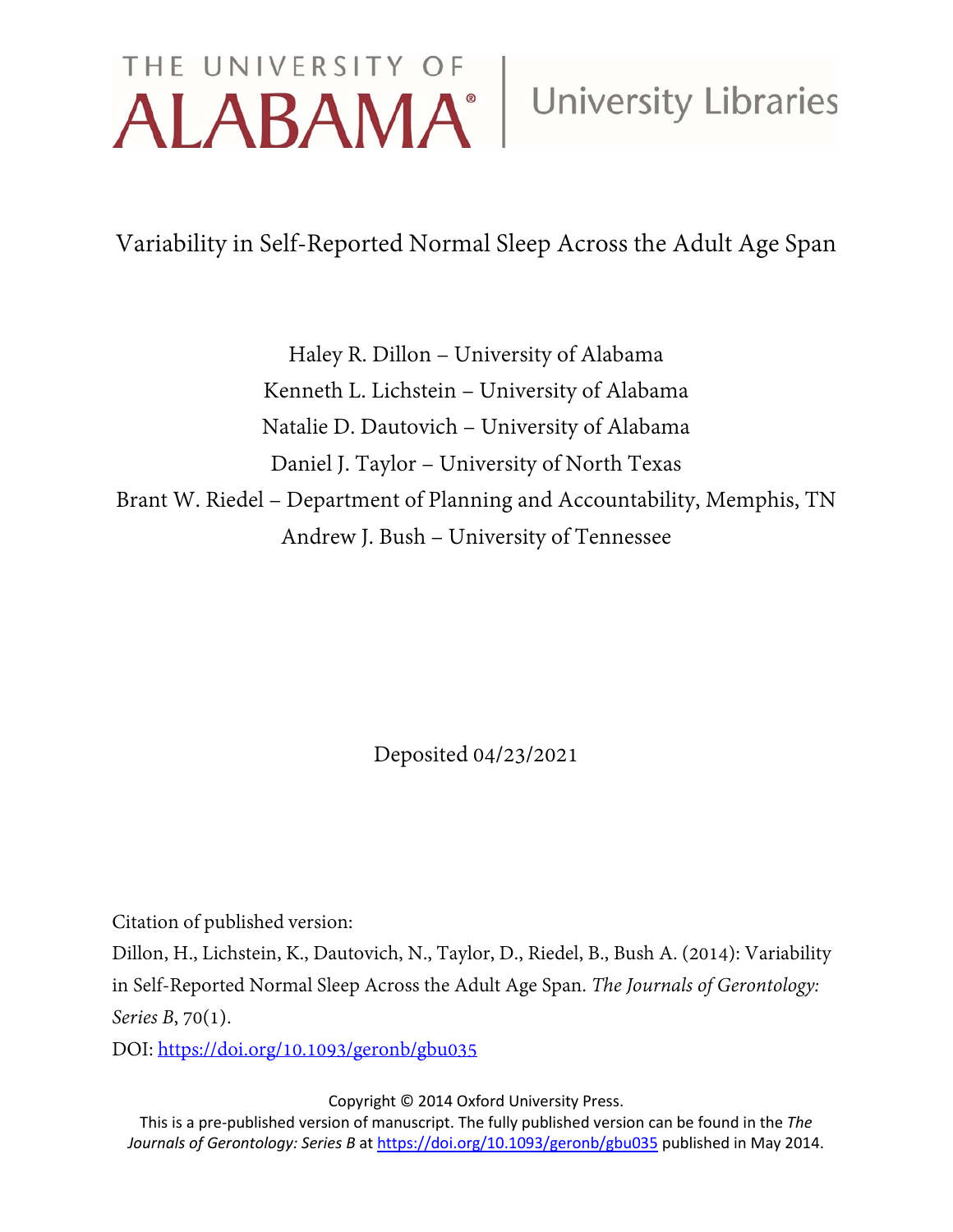#### Running Head: VARIABILITY IN SLEEP ACROSS ADULTHOOD

Variability in Self-Reported Normal Sleep Across the Adult Age Span

Haley R. Dillon, <sup>1</sup> Kenneth L. Lichstein, <sup>1</sup> Natalie D. Dautovich, <sup>1</sup>

Daniel J. Taylor, <sup>2</sup> Brant W. Riedel<sup>3</sup> & Andrew J. Bush<sup>4</sup>

<sup>1</sup>Department of Psychology, University of Alabama, Tuscaloosa, AL, 35487-0348

<sup>2</sup>Department of Psychology, University of North Texas, Denton, TX 76203-1280

3 Shelby County Schools, Department of Planning and Accountability, Memphis, TN 38112

<sup>4</sup>Department of Preventive Medicine, University of Tennessee Memphis, Memphis, TN 38163

Correspondence concerning this article should be addressed to Haley R. Dillon, Department of Psychology, The University of Alabama, Phone: 205-310-0327, Fax: 205-348- 8648, email: [hrdillon@crimson.ua.edu.](mailto:hrdillon@crimson.ua.edu)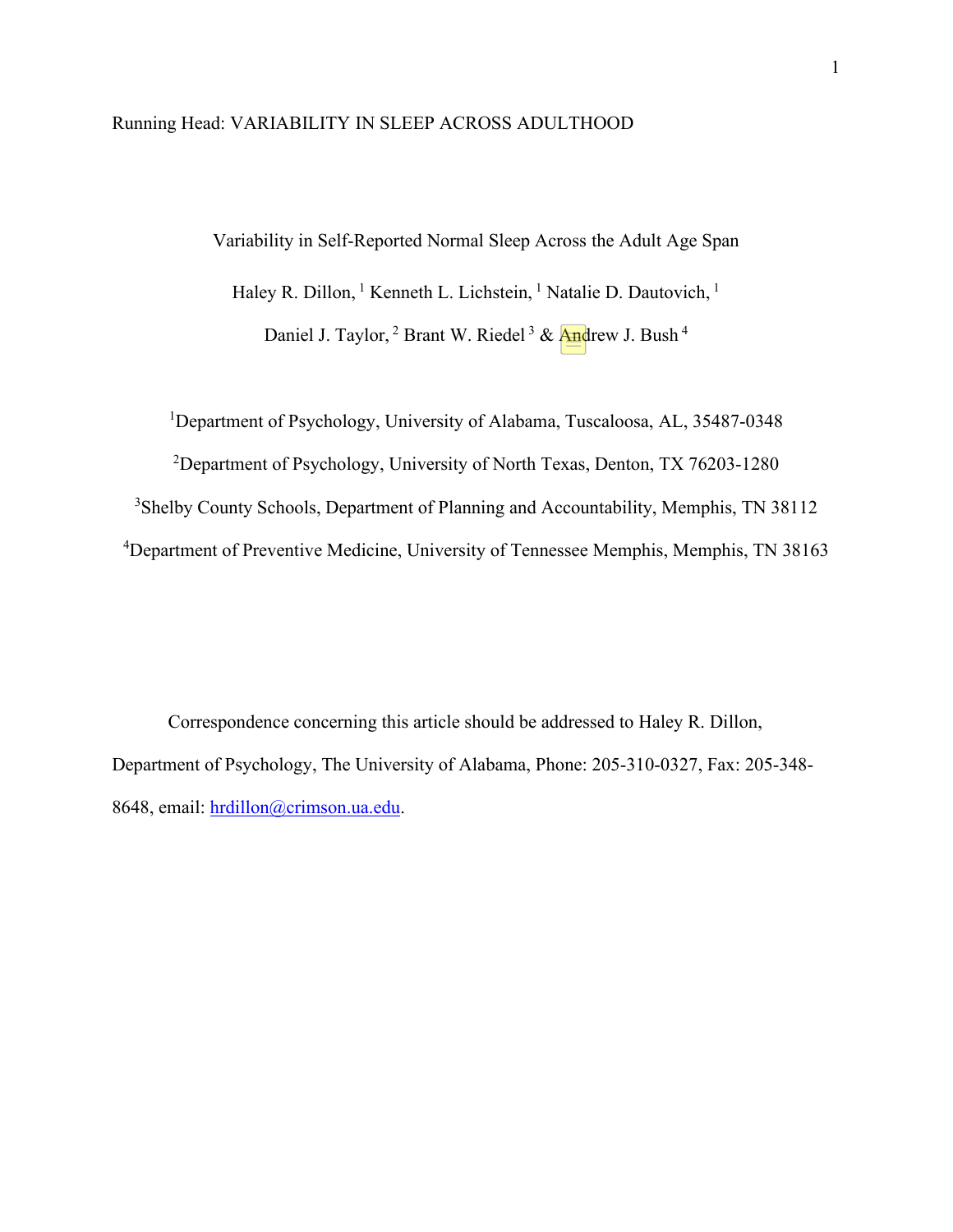#### **Abstract**

**Objective:** Illustrate the importance of examining both within- and between-person differences in sleep across the adult age-span. **Method:** Two weeks of sleep diary data were analyzed for 592 normal sleepers ranging in age from 20 to 96 years. Variability in total sleep time (TST), nighttime awakenings (NWAK), sleep-onset latency (SOL), and wake time after sleep-onset (WASO) was examined overall and by age, sex, and race. Multilevel models described the extent to which self-reported sleep varied within- and between-individuals across the two-week period. Multiple regression analyses tested for age, sex, and race differences in intra-individual variability. **Results**: Night-to-night differences in sleep within the same individual generally exceeded differences between individuals for TST, SOL, and WASO. The amount of intraindividual variability in TST and NWAK decreased with older age. Further, the degree of reduction in variability in TST associated with age depended on sex and race, with young Black females showing the greatest variability. In general, females tended to have more intra-individual variability in SOL and NWAK than males, while race differences were complicated by high variability between-Blacks. **Discussion:** To truly assess and understand individual differences in the sleep of older adults, future research needs to take into account night-to-night variability (including what makes sleep vary from one night to the next), in addition to average sleep.

**Keywords:** sleep, intra-individual variability, age-related change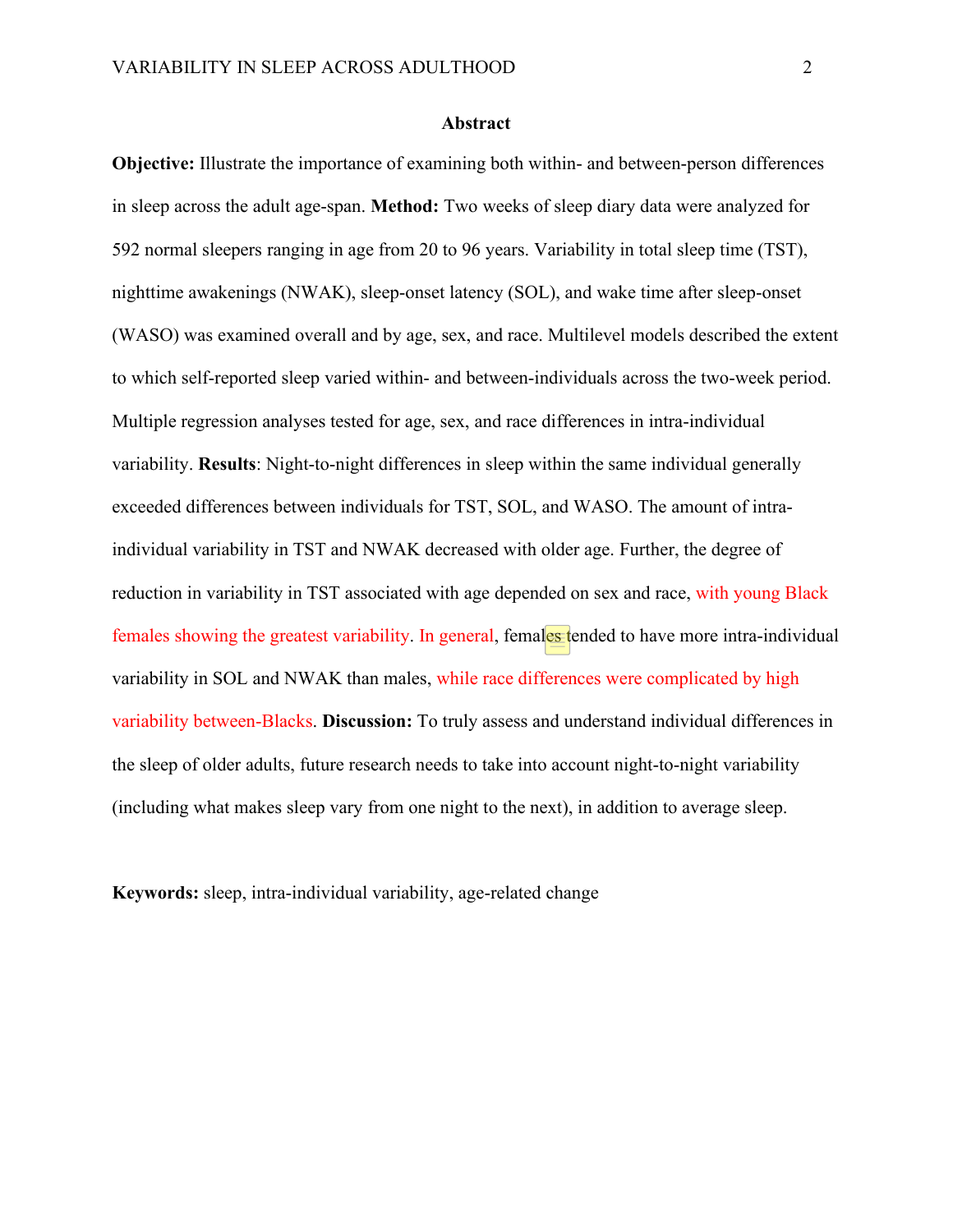#### **Introduction**

Poor sleep is a significant problem for older adults, with almost half of adults aged 65 years and older reporting difficulties sleeping on several nights of the week (Foley et al., 1995). There are also changes in sleep architecture occurring across adulthood. Sleep becomes lighter with age and shifts between sleep stages more frequent (Ohayon, Carskadon, Guilleminault, & Vitiello, 2004), with older adults experiencing more awakenings and more time awake (Lichstein, Durrence, Riedel, Taylor, & Bush, 2004; Ohayon et al., 2004). The sleep phase of older adults advances, leading to sleep-onset and wake-up times several hours earlier than desired (Myers & Badia, 1995). Despite these age-related changes in sleep structure, poor sleep is not an inevitable result of aging. Instead, this increased prevalence of sleep disturbance in older adults is related to the higher levels of medical comorbidities (e.g., chronic pain) and other life events (e.g., retirement, loss of spouse) that accompany aging. Given the myriad of potential influences on older adults' sleep and the negative consequences that sleep problems have on their health and functioning, there is a need for more research and interventions focused on this population.

The purpose of this study is to examine intra-individual variability (IIV) in sleep, or the extent to which sleep varies from night to night, across the adult age span. Most research on sleep averages values across several nights or uses a single-point estimate of habitual sleep. However, this may not be an accurate representation of a person's sleep and could overlook valuable information about age-related change processes. Developing normative values of IIV in sleep will provide baseline levels of short-term variability that can increase our understanding of how pathological sleep patterns develop and/or resolve at different stages of life. There is already an important role for psychologists in the delivery of behavioral treatments to improve sleep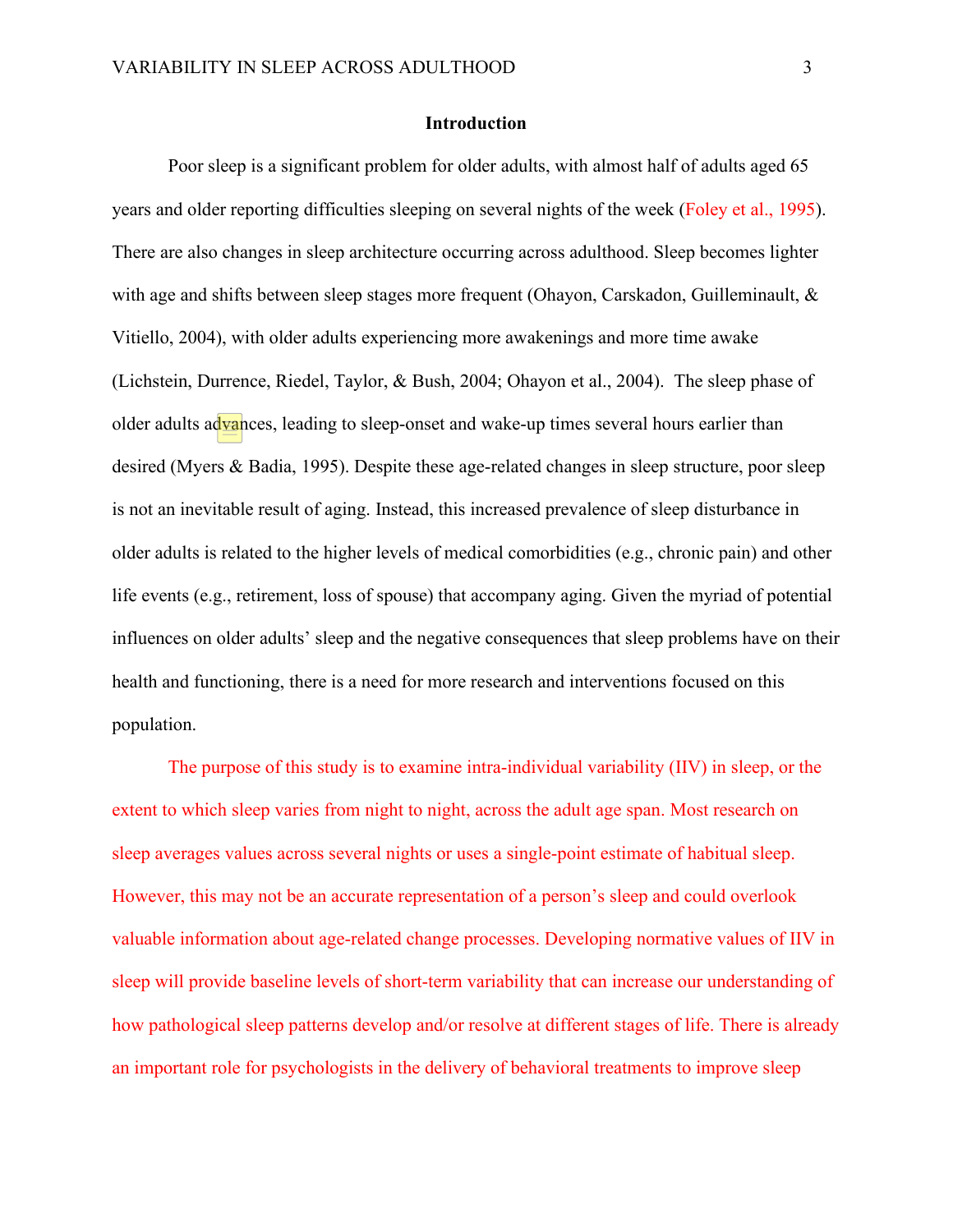(e.g., multi-component cognitive behavioral interventions for insomnia; Morin et al., 2006). Given the unique nature of sleep in older adults, there is a role for clinical geropsychologists who are already skilled in recognizing the biopsychosocial influences affecting such a dynamic process in late-life. However, in order to develop and deliver efficacious interventions to this population, we need a complete understanding of sleep across the lifespan, which includes shortterm variability. In fact, a required geropsychology competency is an understanding of normative and successful aging (Molinari, 2012).

Furthermore, there may be functional implications of sleep variability that influence psychological and physical health of older adults. For instance, greater IIV in sleep has been associated with increased stressful life events (Mezick et al., 2009), negative affect (Fuligni & Hardway, 2006), depression and suicidal ideation (Bernert, 2009), and poor sleep quality (Carney, Edinger, Meyer, Lindman, & Istre, 2006), and nightly fluctuations in sleep have been linked to subsequent daily fluctuations in mood and health complaints in community samples (Fuligni & Hardway, 2006; McCrae et al, 2008). Daily changes in sleep duration are also associated with worse cognitive functioning in older adults (Gamaldo, Allaire, & Whitfield, 2010). Finally, the amount of nightly variability seems to be independent of aggregate measures of sleep. A study of napping behavior in community-dwelling older adults found that day-to-day variability in naptime was predictive of medical morbidity while average nap duration was not (Dautovich et al., 2012). Therefore, sleep variability may be a potential target for geropsychology interventions.

Although studies have documented IIV in objective measures of sleep in the general adult population (Knutson, Rathouz, Yan, Liu, & Lauderdale, 2007; Mezick et al., 2009; Tworoger, Davis, Vitiello, Lentz, & McTiernan, 2005; van Hilten et al., 1993), little is known about age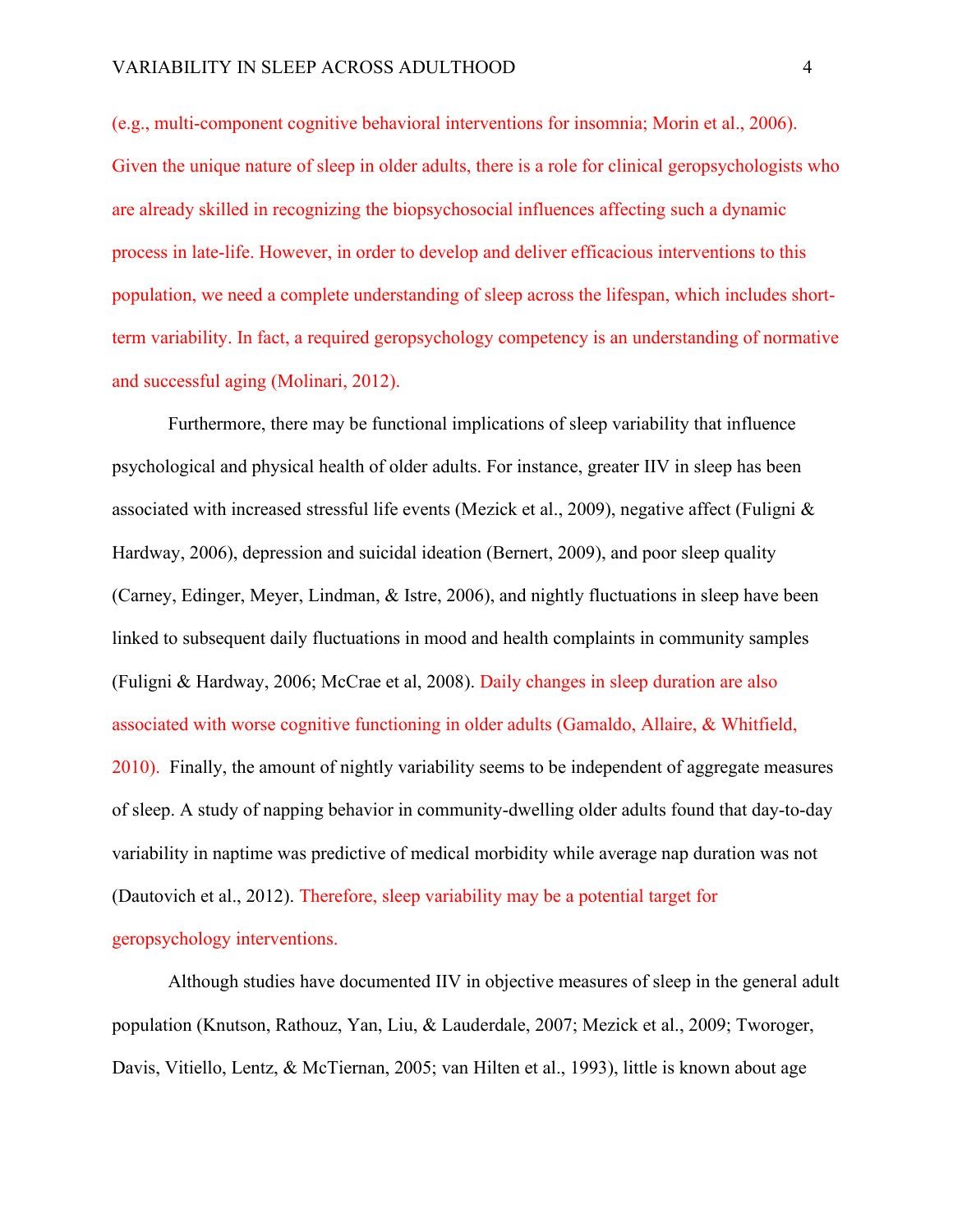differences in IIV. Two studies failed to find age effects on objective measures of sleep variability (Mezick et al., 2009; van Hilten et al., 1993). However, both study samples were limited to the higher end of the age span and age differences may exist outside of these ranges. A study looking at sleep-wake patterns in healthy adult males found that younger males (19-26 years) showed more day-to-day variability in the timing of their sleep schedules (times entering and leaving bed) than older males (59-74 years; Kramer, Kerkhof, & Hofman, 1999). If younger adults have more variability in the timing of their sleep schedules, they will likely exhibit greater variability in other sleep parameters (i.e., sleep-onset latency, TST) as well.

Some researchers theorize that greater regularity in older adults' sleep schedules is due to lifestyle changes that tend to occur with increasing age. Indeed, lifestyle regularity does increase with age (Monk et al., 1997) and greater lifestyle regularity is associated with better sleep quality (Monk, Reynolds, Buysse, DeGrazia, & Kupfer, 2003). Perhaps there is more heterogeneity in the daily schedules of younger and middle-aged adults as they balance work schedules with other family and life demands, and this continues into the night, leading to greater variability in sleep patterns. Furthermore, subsets of the older adult population may exhibit greater variability. Rowe, McCrae, Campbell, and colleagues (2008) found that older adult caregivers to persons with dementia had greater night-to-night variation in both objective and subjective sleep than non-caregiving older adults.

Finally, sex and race differences may exist in sleep variability, and may interact with age. Studies addressing sex differences suggest females have greater IIV than males in most measures of adult (Knutson et al., 2007; Mezick et al., 2009; van Hilten et al, 1993) and adolescent (Fuligni & Hardway, 2006) sleep. Studies have also addressed racial differences, reporting greater IIV in some measures of sleep for Blacks compared to Whites (Knutson et al., 2007),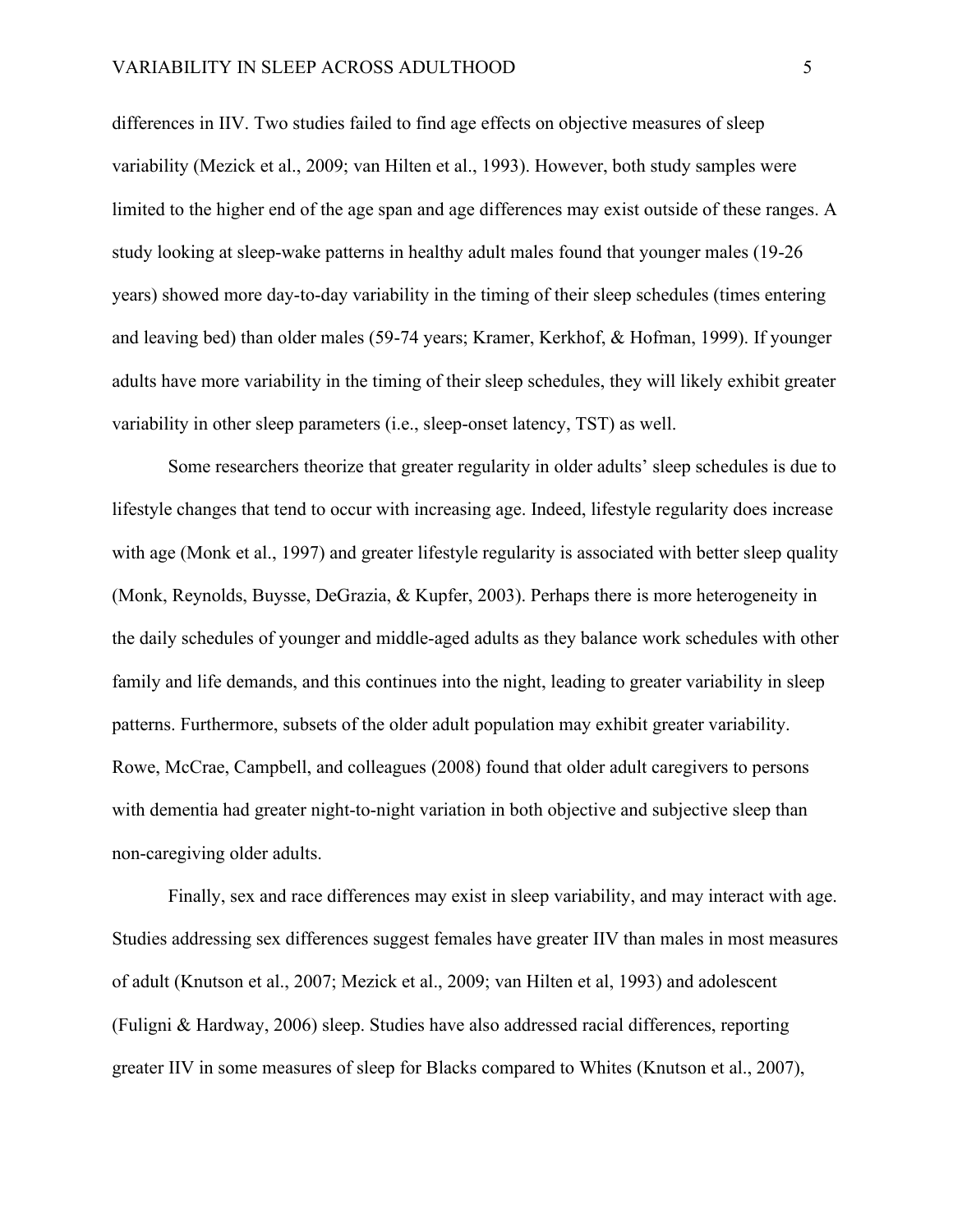although results are not consistent across all sleep outcomes (Knutson et al., 2007; Mezick et al., 2009; Moore et al., 2011).

We used an existing epidemiological sample to examine variability in normal sleep across 14 days of sleep diaries. Any variable measured over time has at least two sources of variation: within-person and between-person. Therefore our first aim was to examine sources of variability in four aspects of self-reported sleep; total sleep time (TST), number of awakenings (NWAK), sleep-onset latency (SOL), and wake-time after sleep onset (WASO). Based on prior research documenting high IIV in sleep, we hypothesized that the majority of variability in all four sleep parameters would be due to within-person as opposed to between-person differences. Furthermore, the distribution/sources of variability were examined for three age groups (young, middle-age, and older adults) and by sex and race.

The second aim was to investigate individual differences and potential correlates of IIV. Specifically, we examined whether the amount of IIV in each sleep parameter differed by age, sex, or race. Consistent with prior research showing that regularity in sleep-wake behaviors increases (becomes less variable) with age, we expected IIV in TST to decrease with increasing age. However, because the average number of awakenings tends to increase with older age, we did not expect age-related changes in IIV in NWAK. Based on a few previous studies, we hypothesized that women and Blacks would exhibit greater IIV in self-reported TST and NWAK than men and Whites. Due to a lack of prior research on IIV in SOL and WASO, hypotheses were not made for these sleep parameters.

#### **Method**

#### **Participants**

This study used archival data gathered as part of an epidemiological survey of sleep and daytime functioning (Lichstein et al., 2004). A random-digit dialing procedure was used to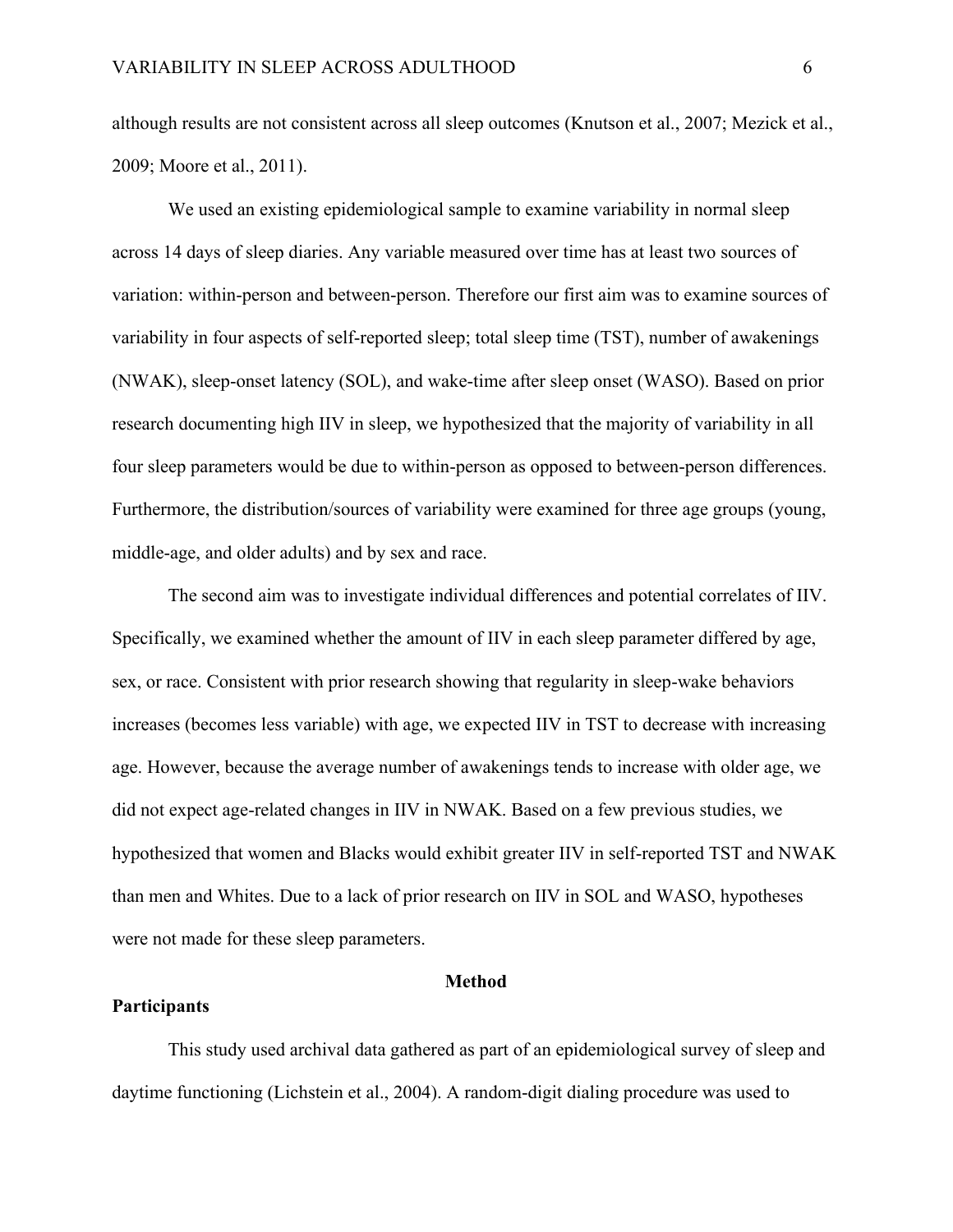recruit a stratified, randomly selected sample of adults from a county in the Southeastern United States. To ensure adequate sampling of sex and age, recruitment continued until at least 50 men and 50 women in each age decade were enrolled, beginning with ages 20-29 and ending with 80 and older. The county's population was predominantly White (47.3%) and Black (48.6%), though all ethnicities were included. Eligibility criteria included age (20+) and ability to speak/read English. Participants were compensated between \$15 and \$200 when they returned completed questionnaires. Males and older adults received larger payments because of recruitment difficulties. The many forms required of participants posed a differential burden to select groups, particularly older adults, thus compensation was incrementally graduated to recruit these groups. (Approximately 19% of sample received compensation greater than \$100 and all were aged 60 and older.)

#### **Measures**

**Demographics.** Participant age, sex, and race were determined by self-report data on a health survey. For descriptive purposes, three age categories were used; young (20-35 years), middle-aged (36-64 years) or older (65-96 years) adults.

**Sleep Diary**. Self-reported sleep was assessed using sleep diaries (given in Lichstein et al., 2004) that participants completed each morning for 14 consecutive days. The present study used four nightly sleep measures: sleep-onset latency (SOL), wake time after sleep-onset (WASO), number of awakenings (NWAK), and total sleep time (TST) in minutes. The first three sleep measures were obtained directly from sleep diaries. TST was computed by subtracting total wake time during the night from total time spent in bed that night.

**Potential Correlates.** Mean levels of sleep were considered potential correlates of IIV in sleep since the amount of variability possible is dependent in part on the range of observed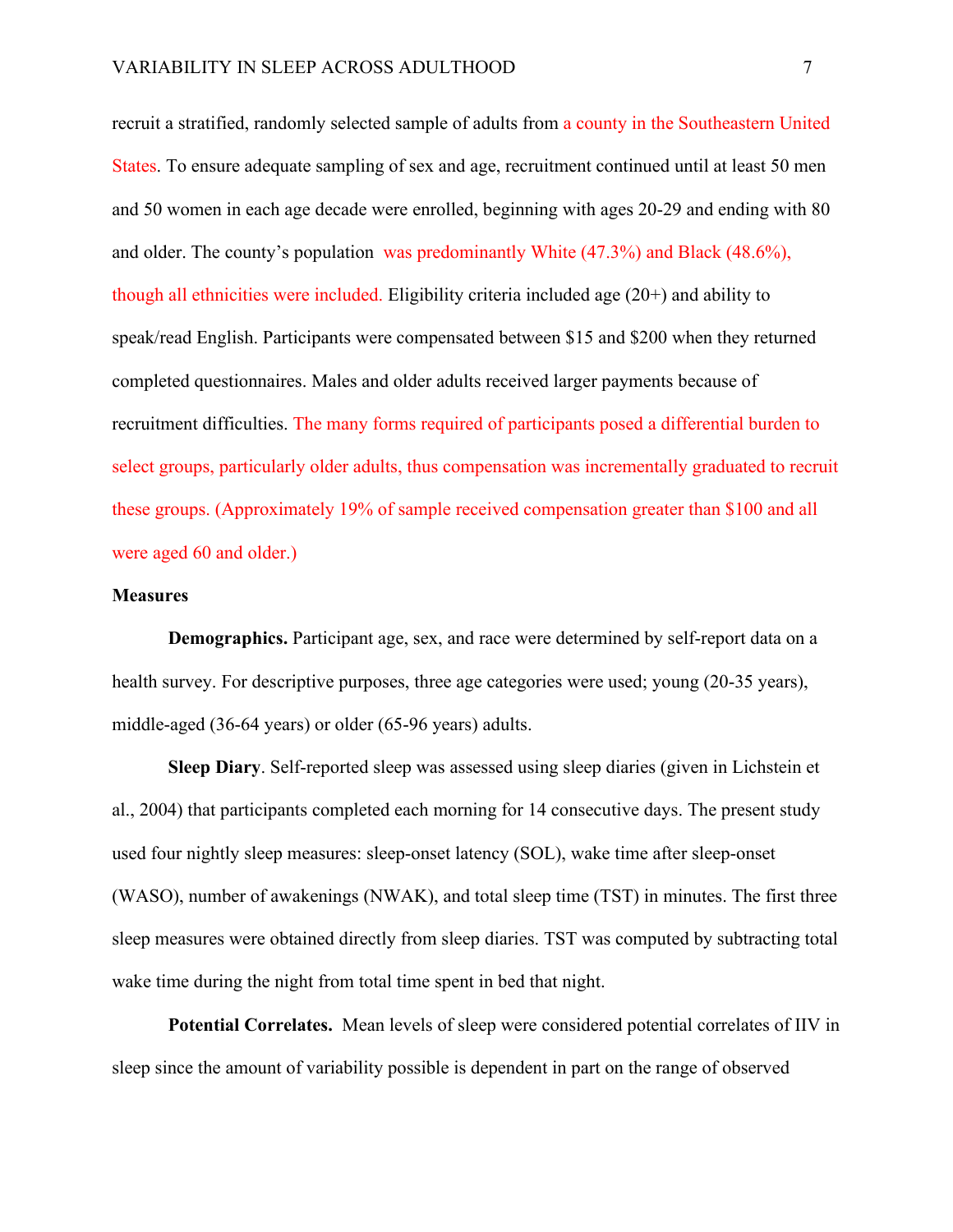values for that parameter. A health survey form (Lichstein et al., 2004) collected additional demographic and health information used as covariates. Household education (highest number of years of education achieved for participant or spouse) was used as a proxy for socioeconomic status. Given that health impacts sleep, participants indicated all of the following categories in which they have health problems: heart disease, cancer, AIDS, hypertension, neurological disease, breathing problems, urinary problems, diabetes, gastrointestinal problems, and chronic pain. Affirmative responses were summed to obtain total number of physical health problems for each participant. The 21-item Beck Depression Inventory-II ( $B\overline{D}I$ -II; Beck, Brown, & Steer, 1996) was used as a self-report measure of depression symptoms over the past two weeks. Participants rated each item 0-3 with a higher summed score representing more severe mood disturbance. Depression has been associated with poor sleep, thus total BDI-II scores were included as a covariate.

#### **Procedure**

Interested recruits were mailed packets containing informed consent, sleep diaries, and questionnaires about daytime symptoms/impairment. Participants received monetary compensation once they returned the completed packet (see Lichstein et al., 2004 for detailed methods).

#### **Statistical Analysis**

The first set of analyses used multilevel modeling (MLM) to examine sources of variability in self-reported TST, NWAK, SOL, and WASO. MLM refers to a set of techniques focused on decomposing the variance across multiple levels of hierarchy (Bryk & Raudenbush, 1992; Hoffman, 2007). By accounting for dependence among repeated-measures from a single person, MLM takes advantage of all existing data points. Nightly sleep values from 14 days of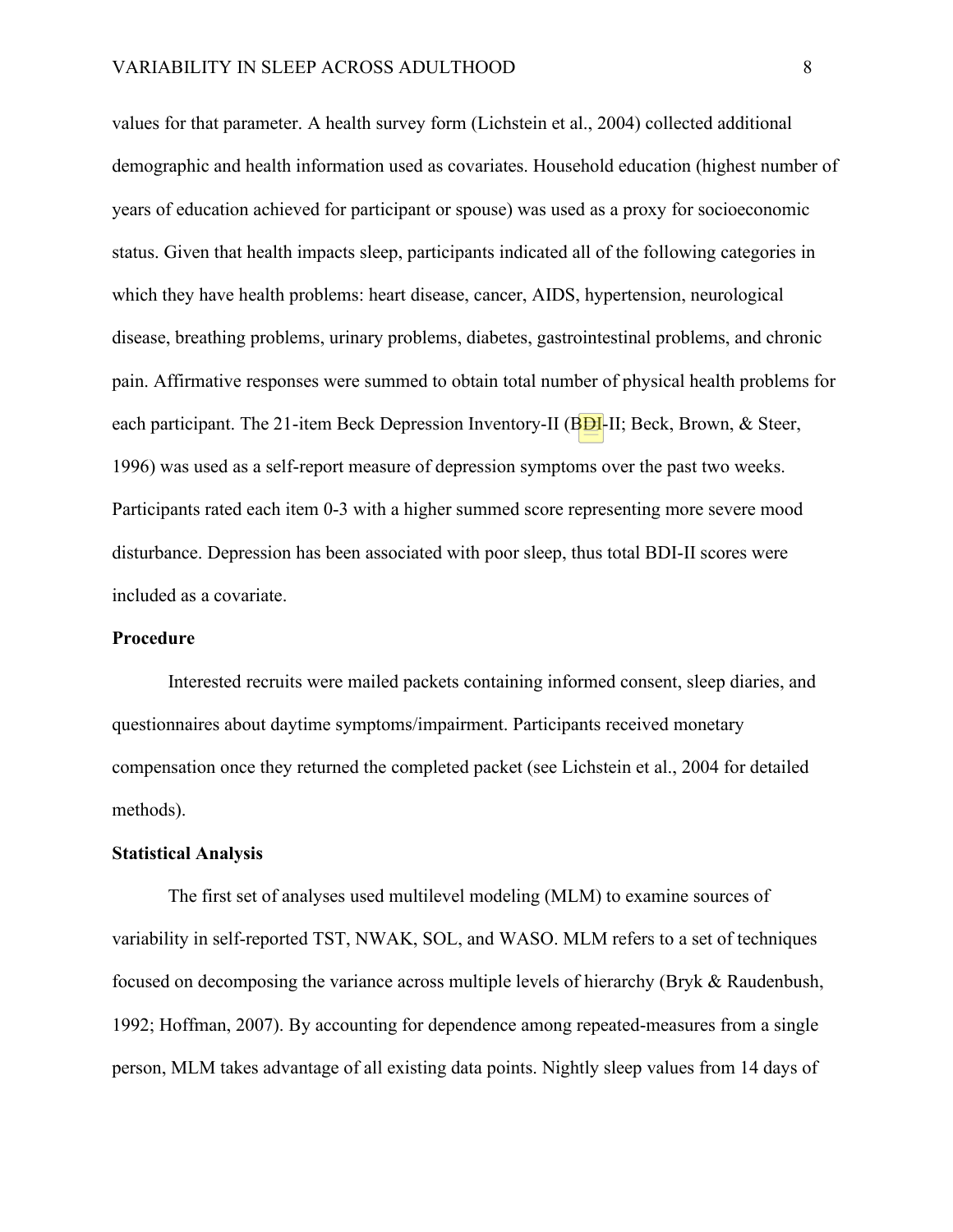measurement (Level 1) were nested within individuals (Level 2). This sample size exceeds Snijders and Bosker's (1993) minimum requirements for MLM (*n*=6 per Level 1 unit and *N*=10 for higher level units). For each sleep outcome, an unconditional (i.e., no predictors) random intercept two-level model was estimated using our normal sleeper sample. Separate unconditional random intercept models were also estimated for each subgroup: young, middleage, older, males, females, Whites, Blacks.

Next, we calculated individual and group-level statistics for sleep diary data. Intraindividual means were calculated by averaging the individual's 14 nightly values for each sleep parameter. Intra-individual standard deviations (iSD) were also calculated across each individual's 14 nights of data to indicate the amount of variation from his/her mean across the two weeks. Correlational analyses were run to explore potential covariates.

Multiple regression analyses tested for age, sex, and race differences in nightly sleep variability. Separate hierarchical regression models were built for each sleep outcome, with iSDs as the dependent variable. Relevant control variables (often including mean values of that sleep variable) were entered in Step 1, independent variables (age, sex, and race) in Step 2, and potential interactions among three IVs of interest in Step 3. Nonsignificant control variables and interactions were removed from final regression models. Using statistical power of .80, probability of 0.05, and maximum 11 possible predictors, power analyses determined a minimum sample size of 122 was needed to detect a medium size effect  $(f^2 = .15)$ .

#### **Results**

#### **Sample Characteristics**

See Lichstein et al. (2004) for details on the overall sample of 772 participants. To obtain our subsample of normal sleepers, 137 individuals were excluded for insomnia and 33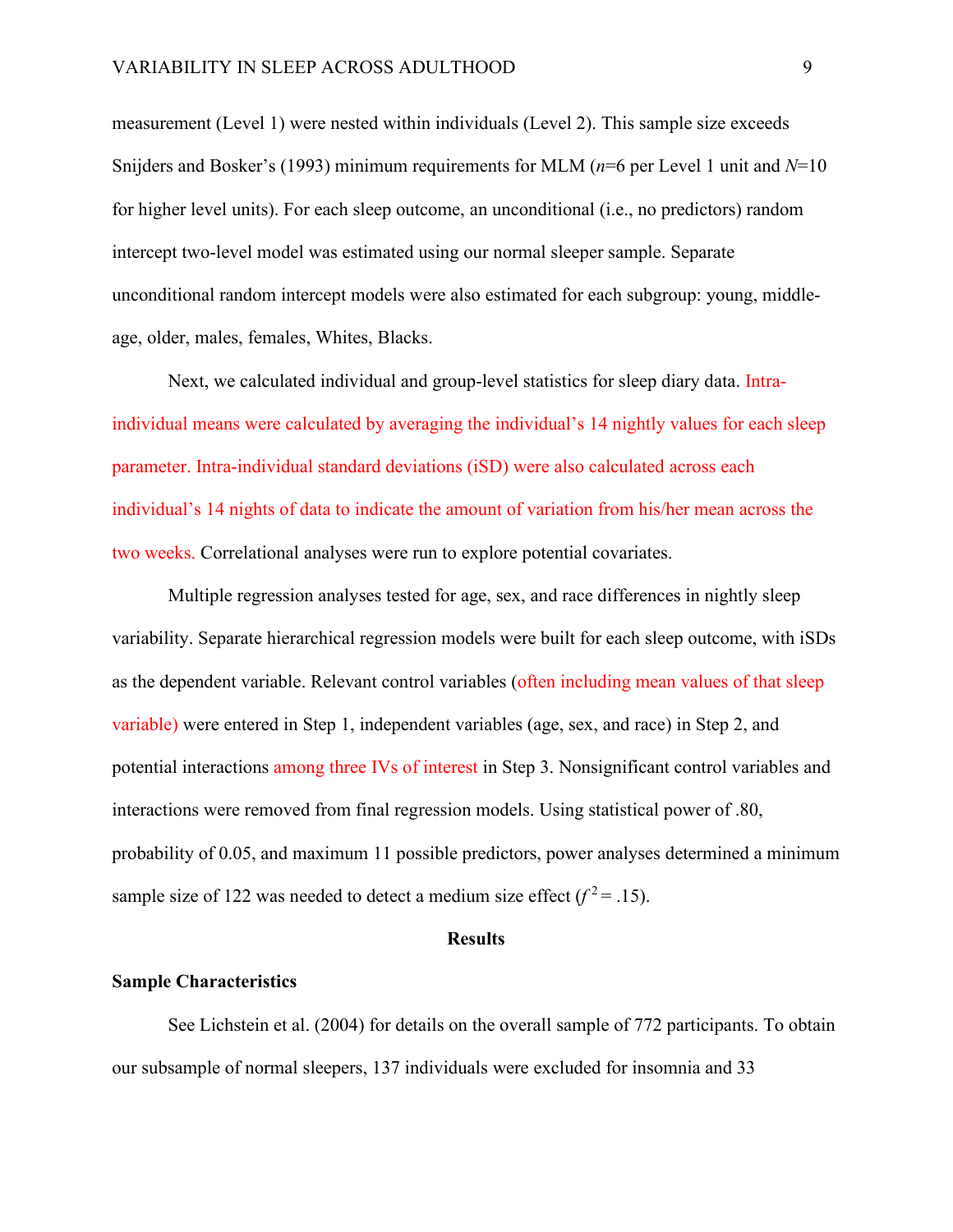individuals for other sleep disorders (e.g., sleep apnea). Nine participants who identified themselves as belonging to a racial-ethnic group other than Blacks or Whites were excluded due to limited numbers. One additional participant was excluded due to invalid sleep diary data resulting in extreme values on outcome variables. Missing data was minimal and seemed at random, with the exception of education level, which was added to questionnaires shortly after data collection began.

The final sample of normal sleepers ( $N = 592$ ) ranged in age from 20 to 96 years ( $M =$ 52.3,  $SD = 19.5$ ). Household education ranged from 2 to 20 years ( $M = 14.5$ ,  $SD = 2.9$ ), with over half of participants reporting college coursework (Median = 14 years). Number of health problems ranged from 0 to 6 ( $M = .97$ ,  $SD = 1.2$ ). Although we excluded individuals with sleep disorders, 17% of this sample reported sleep complaints. Mean BDI-II score  $(M = 7.0, SD = 6.3)$ indicated minimal depressive symptoms. See Table 1 for breakdown by demographic group.

#### **Sources of Variability in Self-Reported Sleep**

Total variance in sleep across two weeks is composed of differences within a person in sleep values from one night to the next and differences between persons in average values (i.e., mean level of sleep). Using four unconditional MLM, total variance in TST, NWAK, SOL, and WASO was partitioned into within- and between-person variance (Table 2). All variance components were significant  $(p < .001)$ , indicating significant variability among nightly measures of sleep within the same person, as well as significant variability in sleep between individuals.

Once statistical significance was established, actual values guided further interpretation. The intraclass correlation coefficient (ICC) was calculated in the first step of MLM (Bryk & Raudenbush, 1992). The proportion of total variation due to within-person differences was greater than variation due to between-person differences in the total sample for TST, SOL, and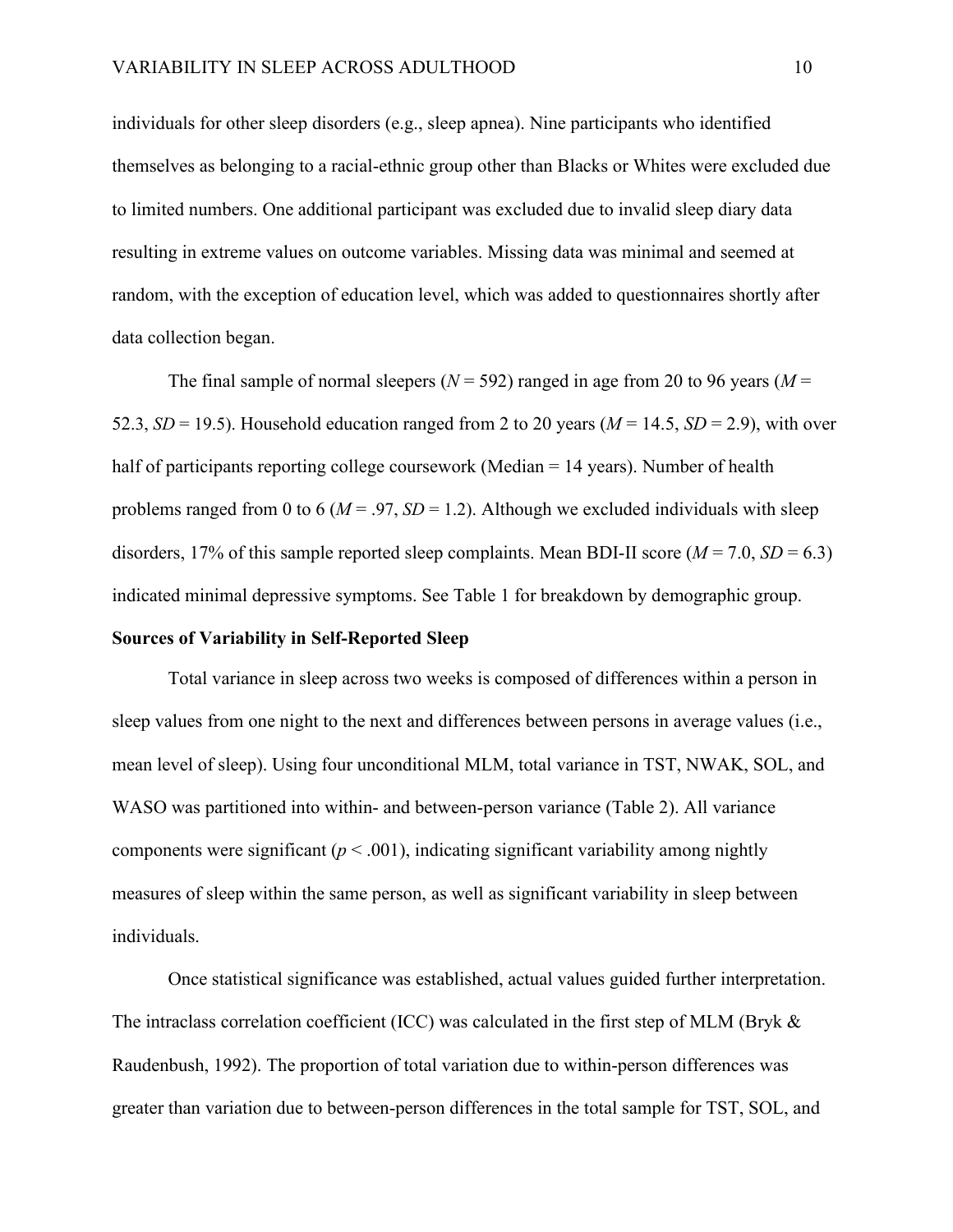WASO (Table 2). This means that night-to-night differences within the same individual exceed differences between individuals in these measures. For example, the ICC for TST is .38, indicating that 38% of the variability in TST was due to differences between individuals, and 62% of the variability in TST was due to due to night-to-night fluctuations within an individual. Directly comparing these variance components for TST (ratio of 1.66) indicates the nightly fluctuation in TST within individuals was more than 1.5 times the size of the variation between individuals. Ratios of within-person to between-person variance for SOL and WASO were slightly larger. The difference was minimal for NWAK.

**Sources of variability by demographic group.** Results of unconditional MLMs for each demographic group are also presented in Table 2. For TST, the ratio of variances decreases with increasing age. In the subsample of young adults, nightly fluctuation within-persons accounted for 72% of total variance compared to 48% for older adults. Females and Whites also had high ratios, indicating more of their variability in TST is due to nightly fluctuation withinpersons than to differences between persons. Between-person differences in NWAK were actually greater than variability within-persons for older adults and males. However, there was still significant within-person variability for all demographic categories, with at least 40% of total variance attributed to night-to-night fluctuations in NWAK occurring within-persons. Within-person variability in SOL and WASO is higher than differences between-persons. Notably, for females, over 70% of the variance in WASO was attributable to nightly fluctuations within-persons. Middle-aged adults also had approximately 70% of variance in WASO due to within-person variability as compared to between-persons.

#### **Sleep Characteristics**

Intra-individual means and iSDs of each sleep parameter were calculated across all available nights of data per individual (Table 3). Examination of the sleep variables revealed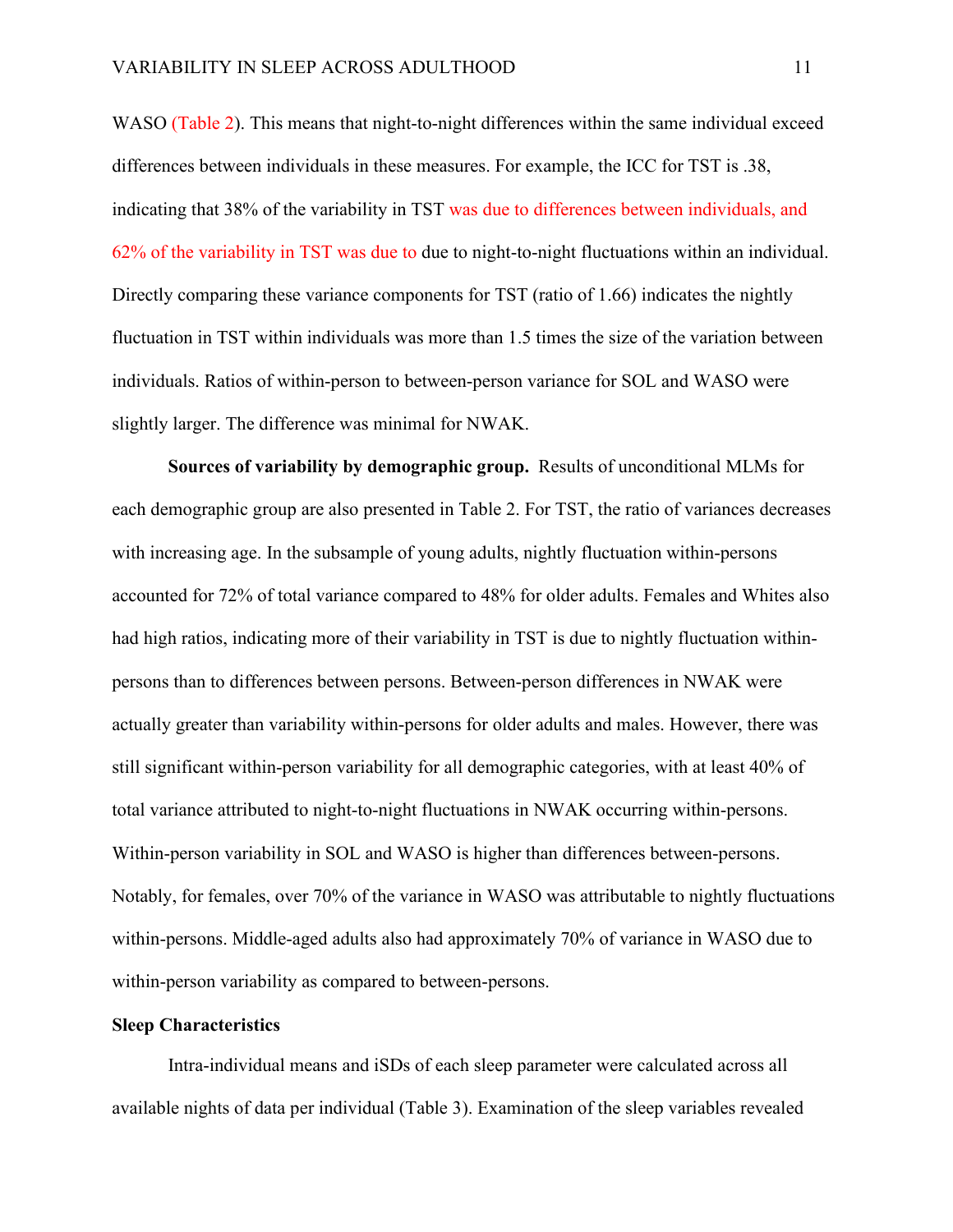several violations of normality, heteroscedasticity, and nonlinearity. Logarithmic transformations were conducted on mean NWAK, iSD NWAK, mean SOL, iSD SOL, mean WASO, and iSD WASO, which greatly improved the shape of each distribution and reduced heteroscedasticity and nonlinearity to an acceptable level (Tabachnick & Fidell, 2007).

**Potential correlates.** Bivariate correlations were conducted between iSDs for each sleep parameter, mean values of each sleep characteristic, and health and demographic factors (i.e., household education level, depression, physical health problems; see Table 4). Due to the large sample size, theoretical value was used in addition to statistical significance  $(p < .01)$  in determining which covariates to include in future analyses.

#### **Multiple Regression Analyses Predicting Intra-individual Variability in Sleep**

Age was treated as a continuous predictor and sex and race variables were dummy coded (sex:  $0=$  male,  $1=$  female; race:  $0=$  White,  $1=$  Black), so the reference group was white males. Continuous predictor variables were centered at their mean. Product terms were created to explore potential interactions among age, sex, and race.

**Relation with variability in TST**. Given research suggesting a relationship between depression and sleep variability (Bernert, 2009), BDI-II scores were entered in Step 1, explaining approximately 2% of the variance in iSD TST, *F* (1,590) = 10.68, *p* =.001. Importantly, adding the set of demographic variables (age, sex, and race) in Step 2 increased variance explained by almost  $14\%, F(3,587) = 31.65, p < .001$ . Adding interaction terms further increased variance explained,  $\Delta R^2 = .02$ , *F* (4,583) = 3.78, *p* = .005. Results of the final regression model predicting variability in TST were significant,  $F(8,583) = 15.55$ ,  $p < .001$  (Table 5). BDI-II remained significant in the final model.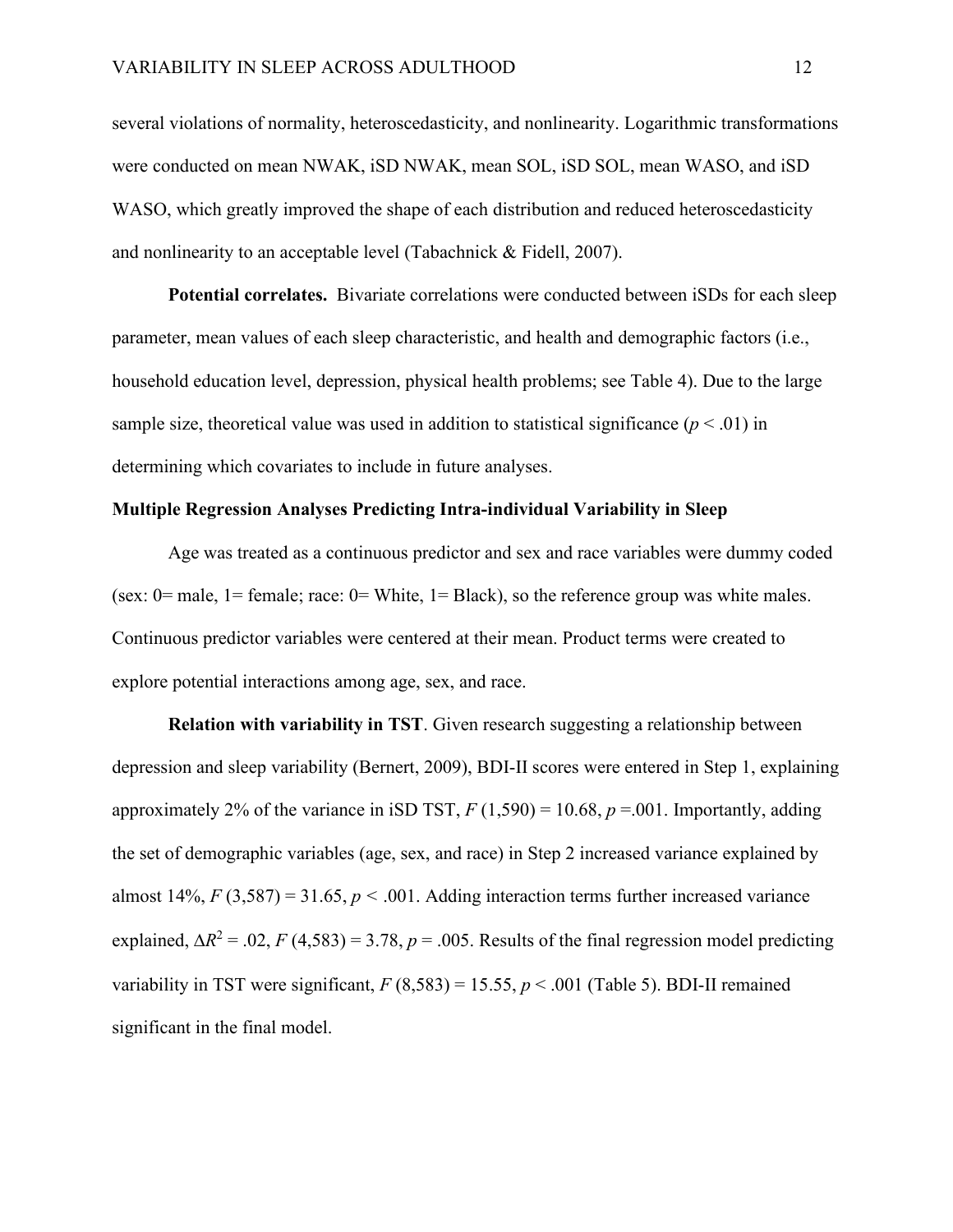The significant 3-way interaction indicates that the relationship between age and IIV in TST depends on both sex and race. Tests of simple slopes revealed a significant effect of age on TST variability for all race and sex categories (white males, white females, black males, black females), all *p* < .05. Slope difference tests (see Figure 1) revealed a difference in slopes for Black and White females,  $t(588) = -2.73$ ,  $p = .006$ , such that with increasing age, the amount of variability in TST decreases at a greater rate for Black females compared to White females (significant age  $\times$  race interaction for females). There was also a significant difference in simple slopes for White females and White males,  $t(588)=2.69$ ,  $p=.007$ , with the amount of variability in TST decreasing with age at a greater rate for White males than for White females (significant age  $\times$  sex interaction for Whites). Given that the interaction of sex and race is conditional on age, the significant sex  $\times$  race interaction in Table 5 only applies to the mean age of the sample ( $M =$ 52 years). Figure 1 illustrates this effect at the mean age, showing that the sex difference in variability in TST only pertains to Blacks, with Black females showing greater iSD TST than Black males. White males and females show similar iSD TST at mean age. Further examination of the graph reveals differences in TST variability between demographic groups at lower and higher ages in the sample.

**Relation with variability in NWAK.** When predicting IIV in NWAK, mean NWAK and education were entered as covariates in Step 1 and accounted for 33% of the variance, *F* (2,500)  $= 122.56, p \le 0.001$ . Entering age, sex, and race in step 2 provided a 9% increment in explained variance,  $F(3,497) = 25.76$ ,  $p < .001$ . The full model accounted for 42% of the variance in iSD NWAK,  $F(5,497) = 71.77$ ,  $p < .001$  (see Table 5). Mean NWAK was the strongest predictor, accounting for 34% of the total variance. Household education explained < 1% of the variance, with more education associated with greater IIV in awakenings. Age and sex were also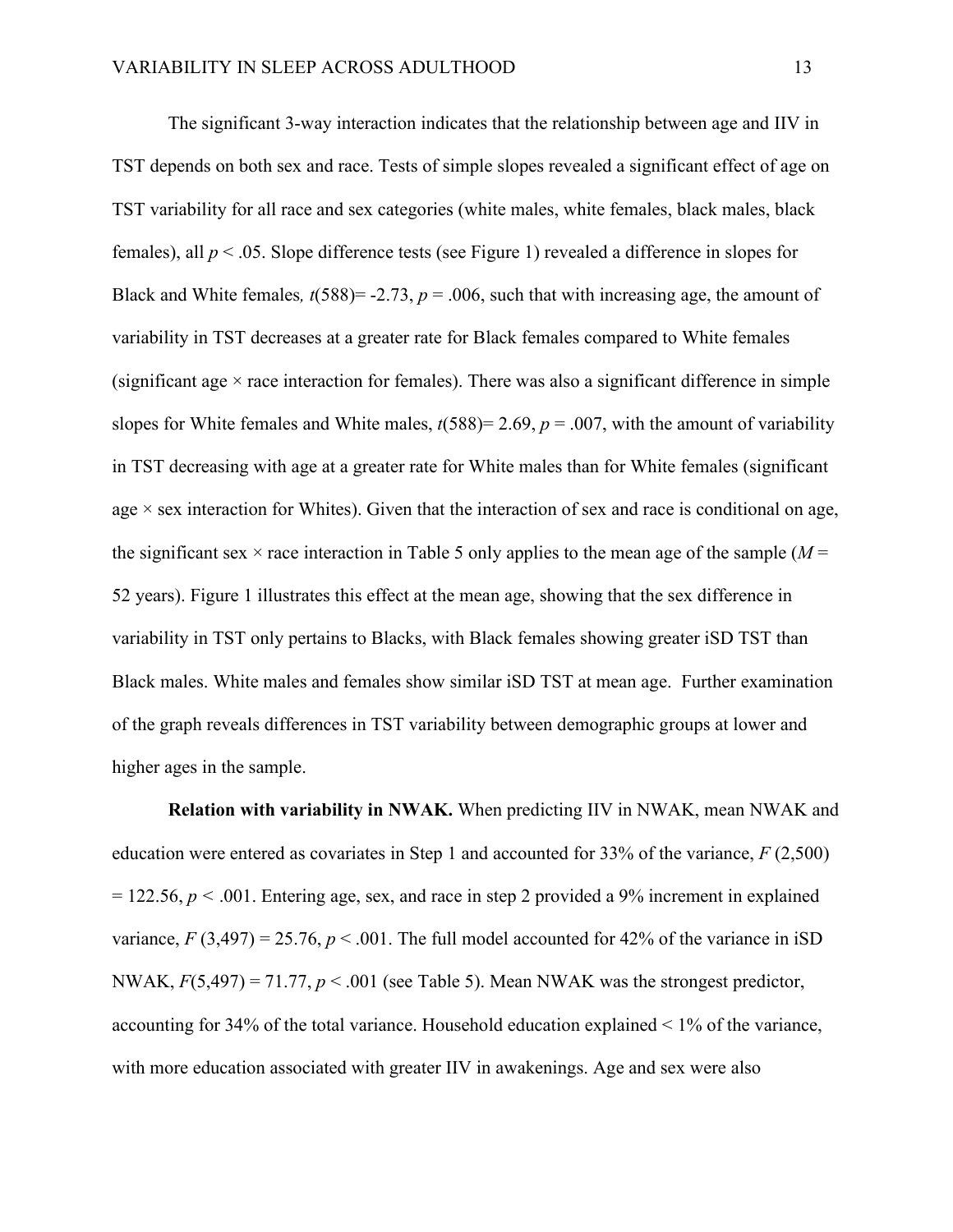significant, with females reporting more IIV in NWAK than males, and the amount of IIV decreasing with increasing age. In the presence of other variables, race was not associated with variability in NWAK. There were no interactions among demographic variables.

**Relation with variability in SOL.** Mean SOL was entered in Step 1 of the model predicting iSD SOL and explained a significant amount of variance,  $R^2 = 56$ ,  $F(1,590) = 742.0$ , *p* < .001. Adding the set of demographic variables further increased explained variance by 2%, *F*  $(3,587) = 9.03, p < .001$ . The full regression model was significant,  $F(4,587) = 199.85, p < .001$ (see Table 5). There were no interactions among demographic variables. Mean SOL remained the strongest predictor, accounting for 53% of the total variance. Age and sex each accounted for approximately 1% of variance, with younger age and female sex associated with greater IIV in SOL. Race accounted for < 0.5% of variance in the full model. The direction of the race effect suggests that Whites have more night-to-night variability in SOL than Blacks, which is inconsistent with average values of iSD SOL for each race (in Table 3). Furthermore, comparison of the regression coefficient for race with the zero-order correlation of race and iSD SOL shows opposite signs. Given the significant association between Black race and mean SOL and the high correlation between mean SOL and iSD SOL, a suppression effect is likely.

**Relation with variability in WASO.** Based on bivariate correlations and previous research, mean WASO, BDI, and number of health problems were entered in Step 1 of the model predicting iSD WASO. This step accounted for 74% of the variance,  $F(3,588) = 564.91$ ,  $p <$ .001, but mean WASO was the only significant predictor. Adding demographic variables in Step 2 increased variance explained by 2%,  $F(3,585) = 17.12$ ,  $p < .001$ . Given the nonsignificant contribution of BDI and health problems to the prediction of iSD WASO, these covariates were removed and we reran the full model. There was no change in variance explained from the first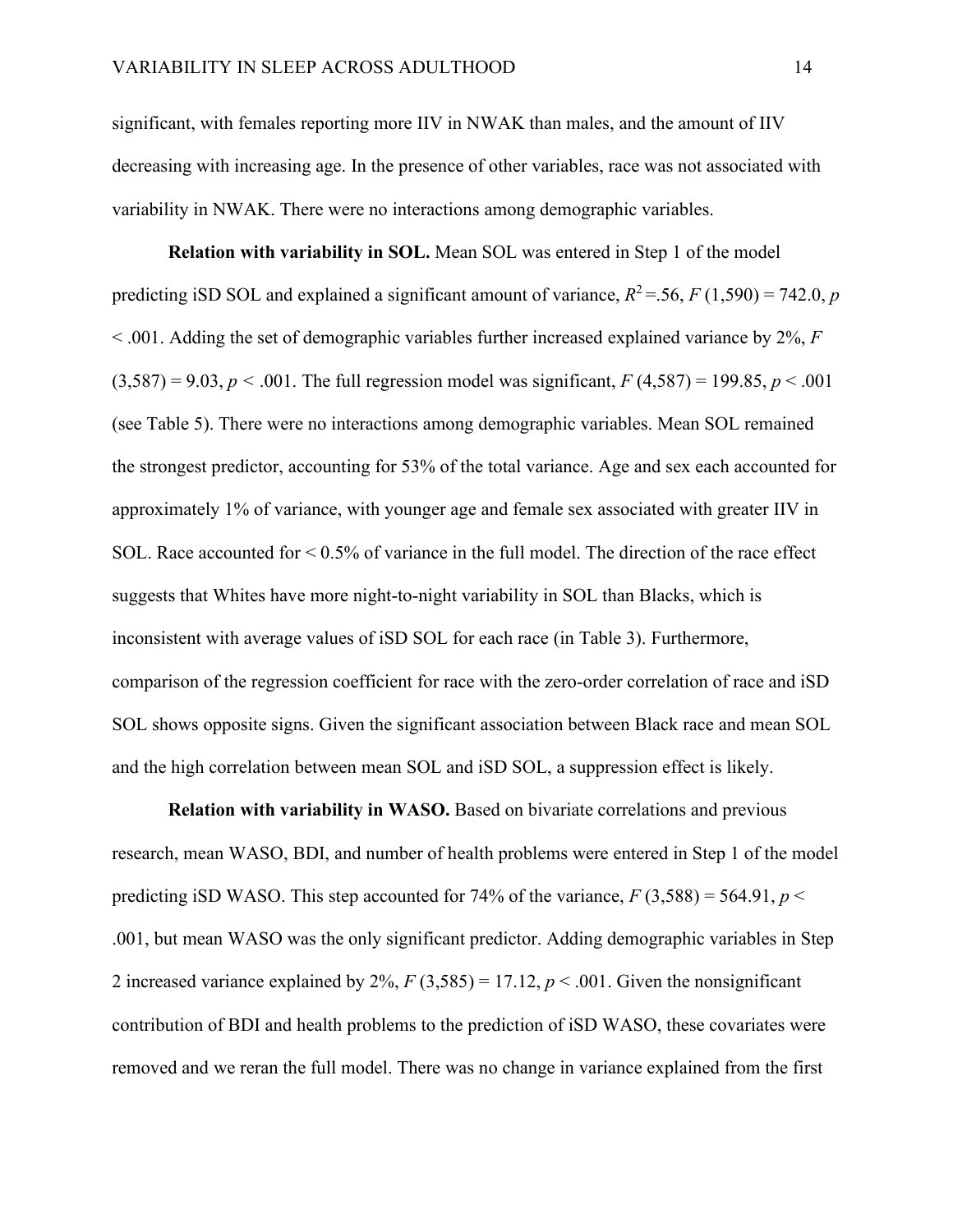to the second model, suggesting that the elimination of BDI and health problems did not reduce the model's predictive utility. This final model was significant,  $F(4,587) = 472.10, p < .001$  (see Table 5), accounting for 76% of total variance in iSD WASO. After controlling for mean WASO, age was the only other significant predictor in the model. There were no interactions among demographic characteristics.

#### **Discussion**

In this sample of normal sleepers, there was considerable IIV in subjective sleep across a two week period. The amount of within-person variance in TST, SOL, and WASO generally exceeded between-person differences in these measures, while the two sources of variance were similar in size for NWAK. These results are consistent with research using objective measures of sleep (Knutson et al., 2007; Mezick et al., 2009; Tworoger et al., 2005; van Hilten et al., 1993).

Partitioning the variance in each demographic group revealed a pattern for age in TST and NWAK. For TST, younger adults had the highest within-person variance, followed by middle-age, and then older adults. In young adults, 27% of the total variance in TST was due to between-person differences, leaving 73% of variance from within-person fluctuations. This finding indicates that a young adult's TST on any given night is more likely to resemble the TST of another young adult than his/her own sleep on another night. In contrast, variance in TST for older adults was approximately the same for within- and between-person sources, suggesting that an older adult's TST for one night is just as likely to represent the TST of a complete stranger as it is his/her own sleep on another night. This trend for older adults to have less IIV was also apparent for nighttime awakenings and was significant in regression analyses predicting iSDs in TST and NWAK. Age effects for iSDs in SOL and WASO were attributed to statistical suppression.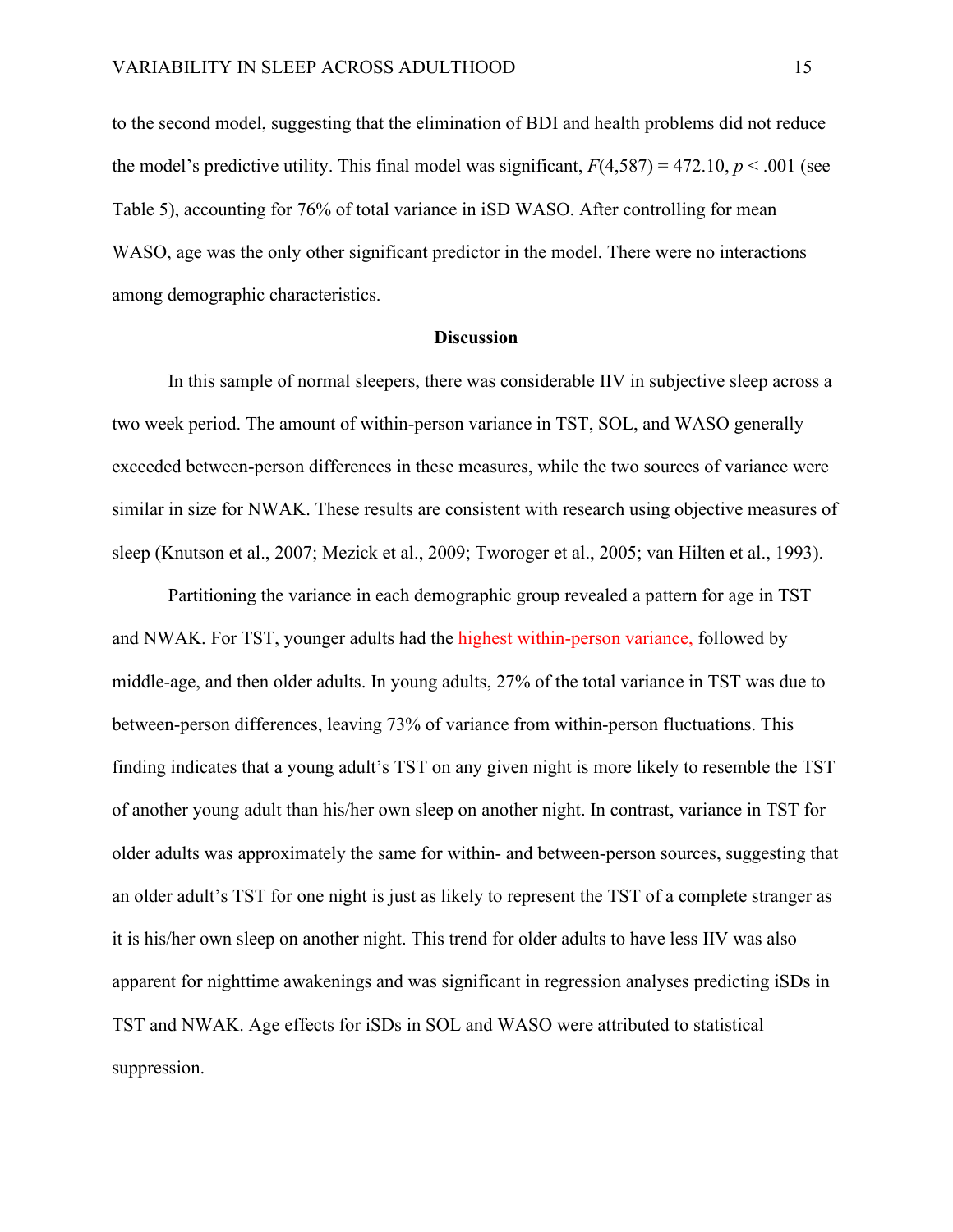There are several possible reasons that IIV in sleep may decrease with older age. First, some research has suggested the possibility of reduced homeostatic drive with increasing age (Dijk, Groeger, Stanley, & Deacon, 2010). Under normal conditions, short and disrupted sleep on one night leads to longer and more solid sleep on a subsequent night due to the accumulation of sleep debt and resultant increased sleepiness. Therefore, greater night-to-night variability in TST and NWAK of younger adults could reflect the existence of a stronger homeostatic sleep drive that leads to greater fluctuations in sleep as a mechanism of regulating one's sleep need.

Sleep patterns are also shaped by psychosocial and behavioral factors such as culture, values, environment and lifestyle. Thus, the reduced variability in older adults' sleep could reflect age-related changes in context, as many of the daily demands (e.g., work schedules, childcare responsibilities) that can disrupt sleep from one night to the next tend to decrease with age. It is also possible that older individuals have become better at regulating their responses to daily stressors so there is less impact on nightly sleep. Indeed, research shows that emotion regulation and problem solving improves with age (Blanchard-Fields, 2009). In line with this socioemotional selectivity theory (Carstensen, Isaacowitz, & Charles, 1999), shifting priorities, goals and motivations may lead older adults to become more selective in choosing to avoid activities or environments that increase stress or could interrupt their set sleep schedule.

Although effect sizes were small, our finding that females generally have greater IIV in sleep than males is consistent with previous research (Knutson et al., 2007; Mezick et al., 2009; van Hilten et al, 1993) and could indicate females' sleep is more vulnerable to external and environmental influences from one night to the next. As Tworoger and colleagues (2005) noted in their female sample, short-term variability in sleep could be due to hormonal fluctuations across the menstrual cycle. Additionally, females tend to experience other events (pregnancy,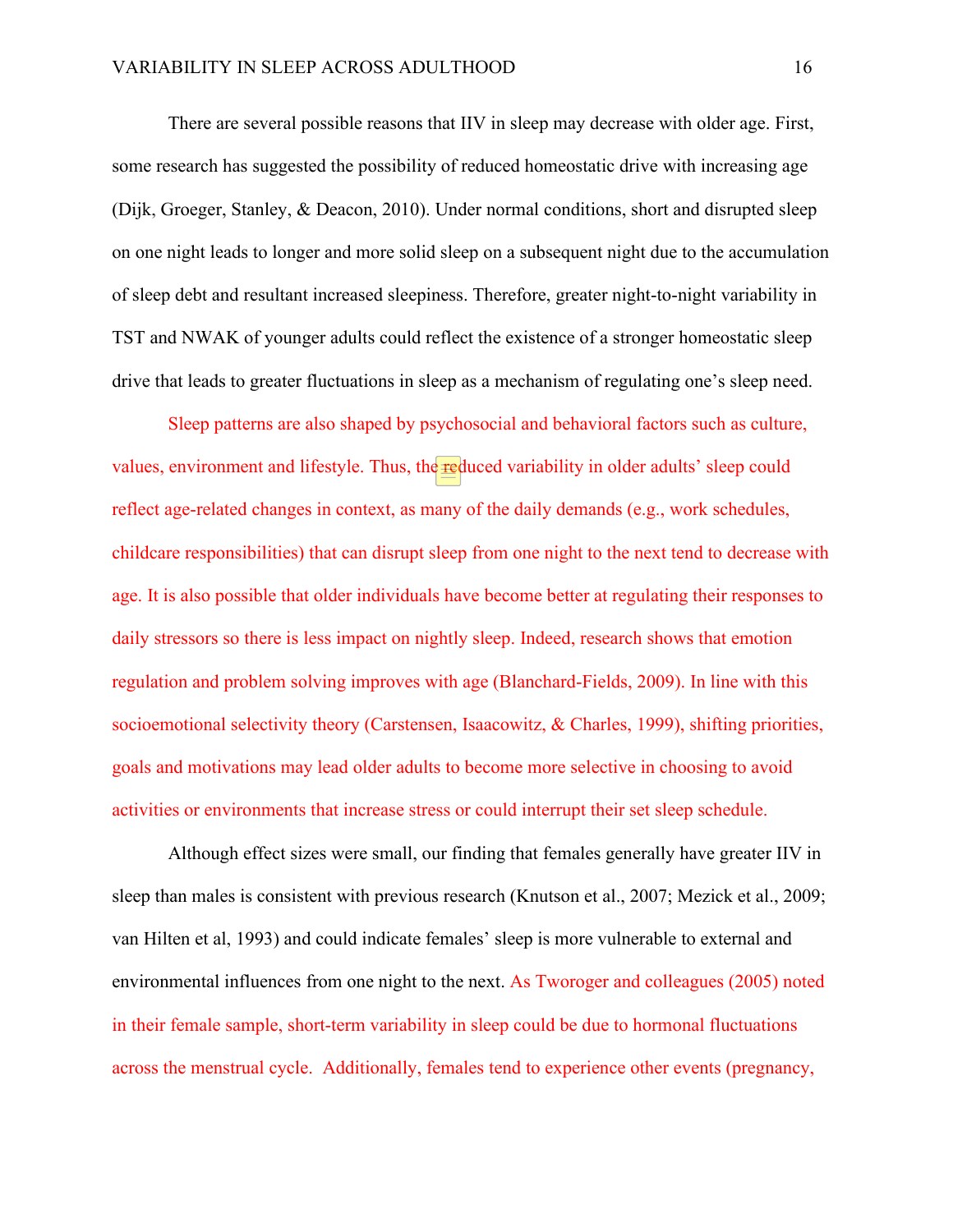caregiving, menopause) throughout adulthood that can disrupt sleep through biological and behavioral mechanisms. An important finding regarding race is that Blacks had high variability both within- and between-persons, which is consistent with research showing Blacks are more likely to report extreme sleep durations (Hale & Do, 2007; Nunes et al., 2008).

Our results also support lifespan approaches to development that acknowledge how race and sex differences change with age. The amount of IIV in TST associated with age depended on both sex and race. Specifically, with increasing age, nightly variability in TST decreased at a greater rate for White males than for White females. Black females also showed a greater decrease in variability in TST with increasing age when compared to White females, with young Black females having more IIV than other groups. Variability may be particularly high due to social and lifestyle factors more common in young black females, such as earlier childbearing and high parity, which could lead to variation in caregiving demands from one night to the next. As a minority, young black females may be more likely to work multiple jobs/shift work and live in disadvantaged neighborhoods with environmental disruptions (e.g., noise). This finding that racial differences become smaller as females age further highlights the need to explore agerelated changes in context that may affect sleep from night-to-night.

Finally, the degree of nightly fluctuation in sleep has clinical and theoretical importance in its own right. Variations in normal sleep could help explain the link between sleep and health, which is particularly relevant in the discussion of aging. For instance, greater IIV in sleep could indicate a dysregulated circadian pattern that has adverse effects on physiological processes (e.g., metabolic function). Preliminary support comes from findings that individuals with high IIV in sleep had elevated nocturnal norepinephrine levels (Mezick et al., 2009) and increased levels of inflammatory markers (Okun et al., 2011). Finally, variability in sleep may either lead to or be a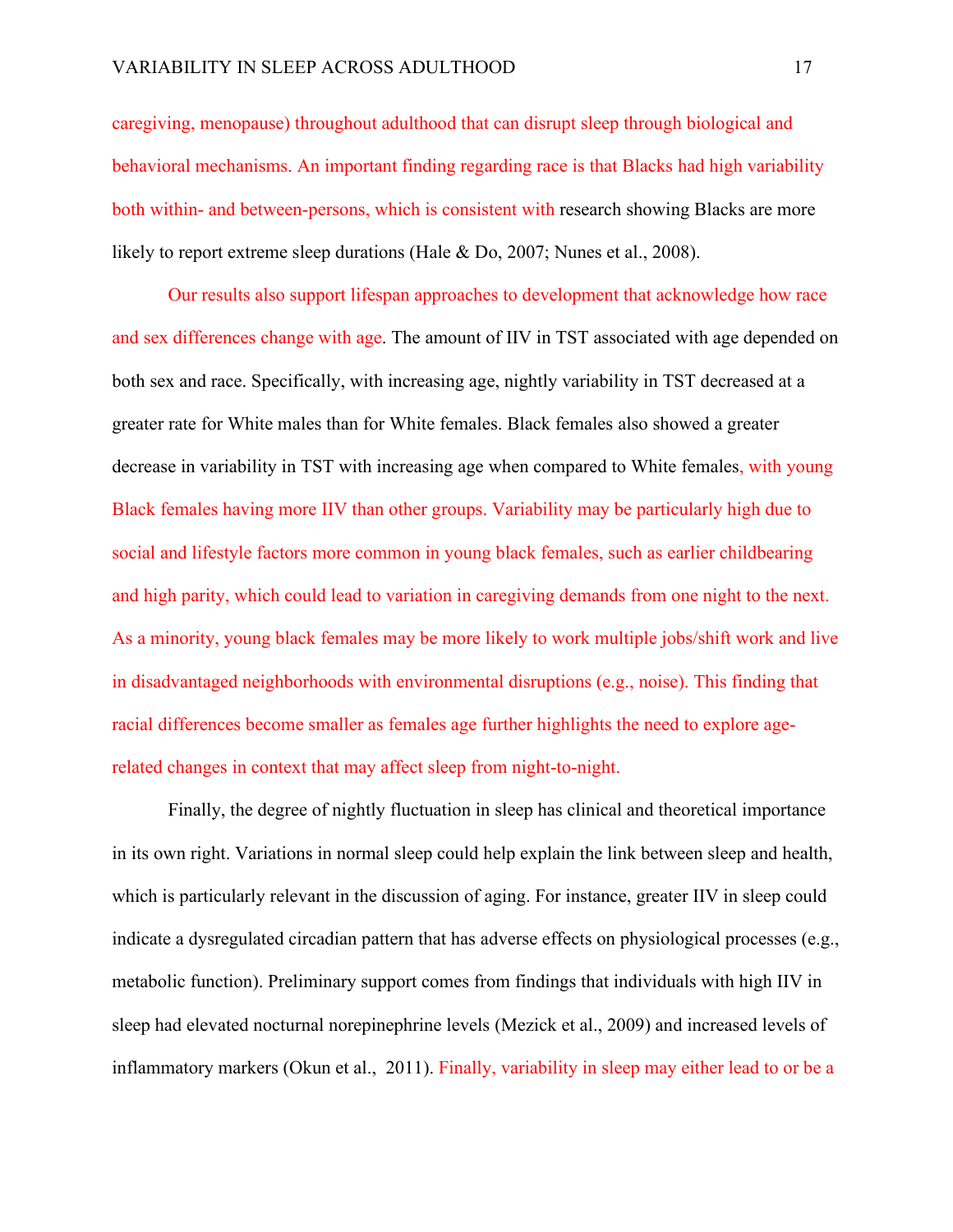marker of greater variability in other lifestyle/routine health behaviors (e.g., eating habits, physical activity) known to improve health and wellbeing. This line of research could lead to a greater understanding of the role variability plays in successful aging (Rowe & Kahn, 1996).

In light of our finding that TST variability differs by age, sex, and race, it would also be interesting to examine whether IIV plays a role in health disparities. Research has already begun exploring the impact of sociodemographic factors on habitual sleep and health, with a recent study documenting a stronger relation between extreme sleep duration and diabetes risk in Blacks compared to Whites (Zizi et al., 2012). Sleep duration is partly determined by hours available for sleep. Thus, short durations could mean sleep has been curtailed due to social pressures/stress, while longer durations could reflect extended sleep due to lack of daily activities or employment. While these are only two possible explanations, both could lead to poor health behaviors and decreased functioning. A more fine-grained analysis of factors leading to night-tonight variability in demographic groups could enhance understanding of such health disparities.

There are some limitations worth noting. Despite the stratified sampling procedure, the number of Black participants was still somewhat small compared to Whites, and other ethnicities could not be explored. Blacks also had greater amounts of variability in each sleep measure, both within- and between-individuals. As a result, the findings for Blacks are less reliable and should be interpreted with caution until replicated with other samples. Our sample was relatively healthy with low levels of depression, resulting in a restricted range on these covariates. Although education was assessed, other possible confounds were not included (e.g., income, employment, marital status, and caregiving/parenting responsibilities).

This study addresses a largely neglected, but potentially very important topic in the literature on aging and sleep. Our novel statistical approach allowed us to examine sleep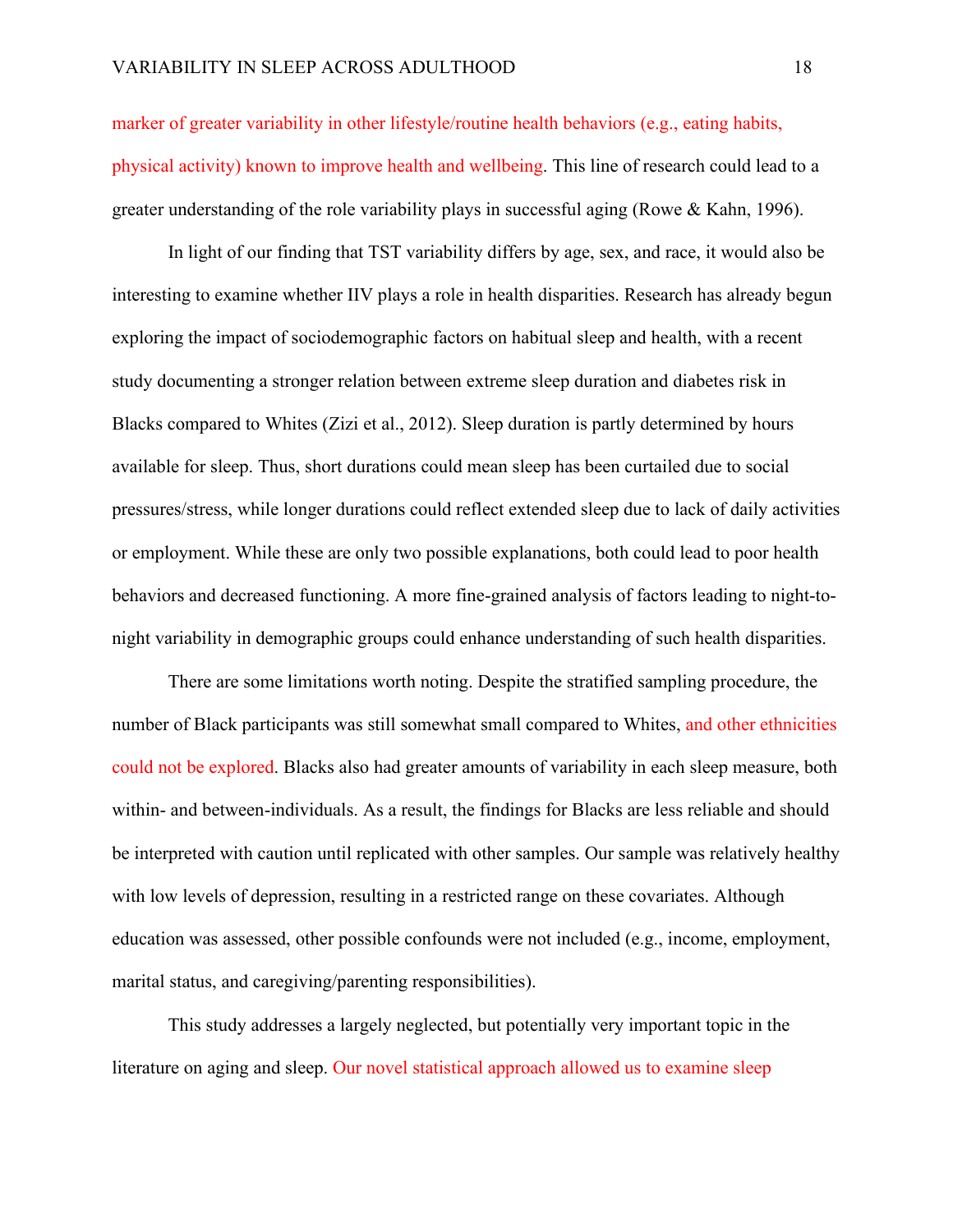variability in two different ways, by separating the overall variance in a measure into within- and between-person sources, as well as exploring age, sex, and race differences in net IIV. A particular strength of this study was the sample's wide age range, which takes a developmental lifespan approach to sleep. The use of self-report data from a community sample allowed us to capture short-term variability as it occurs in an individual's natural sleep environment. These findings also highlight potential methodological issues to consider in research design (van Dongen et al., 2005 Appendix). For example, if Blacks truly have greater IIV in sleep, it may be necessary to collect more nights of data to provide an accurate representation of their sleep. However, given the high amounts of between-person variability found for Blacks in this study, it is imperative to have an adequate sample size of Blacks, especially if race differences are being explored.

Although older adults' sleep is less variable across nights than sleep in younger and middle-aged adults, there is still considerable night-to-night variability, highlighting the need to consider other factors which vary from day-to-day within older adults (e.g., mood, daily demands, sleep environment) and can affect sleep. Furthermore, we found significant heterogeneity between older adults in amount of IIV. Taken together with the higher prevalence of sleep disturbance in older adults and potential consequences of high variability in sleep, future research should explore long-term trajectories of such sleep variability. In addition to gaining a better understanding of how social and behavioral correlates of nightly sleep vary across adulthood, the use of approaches such as those discussed by Rocke and Brose (2013) can inform our understanding of older adults' adaptability and successful aging.

**Word Count:** 5403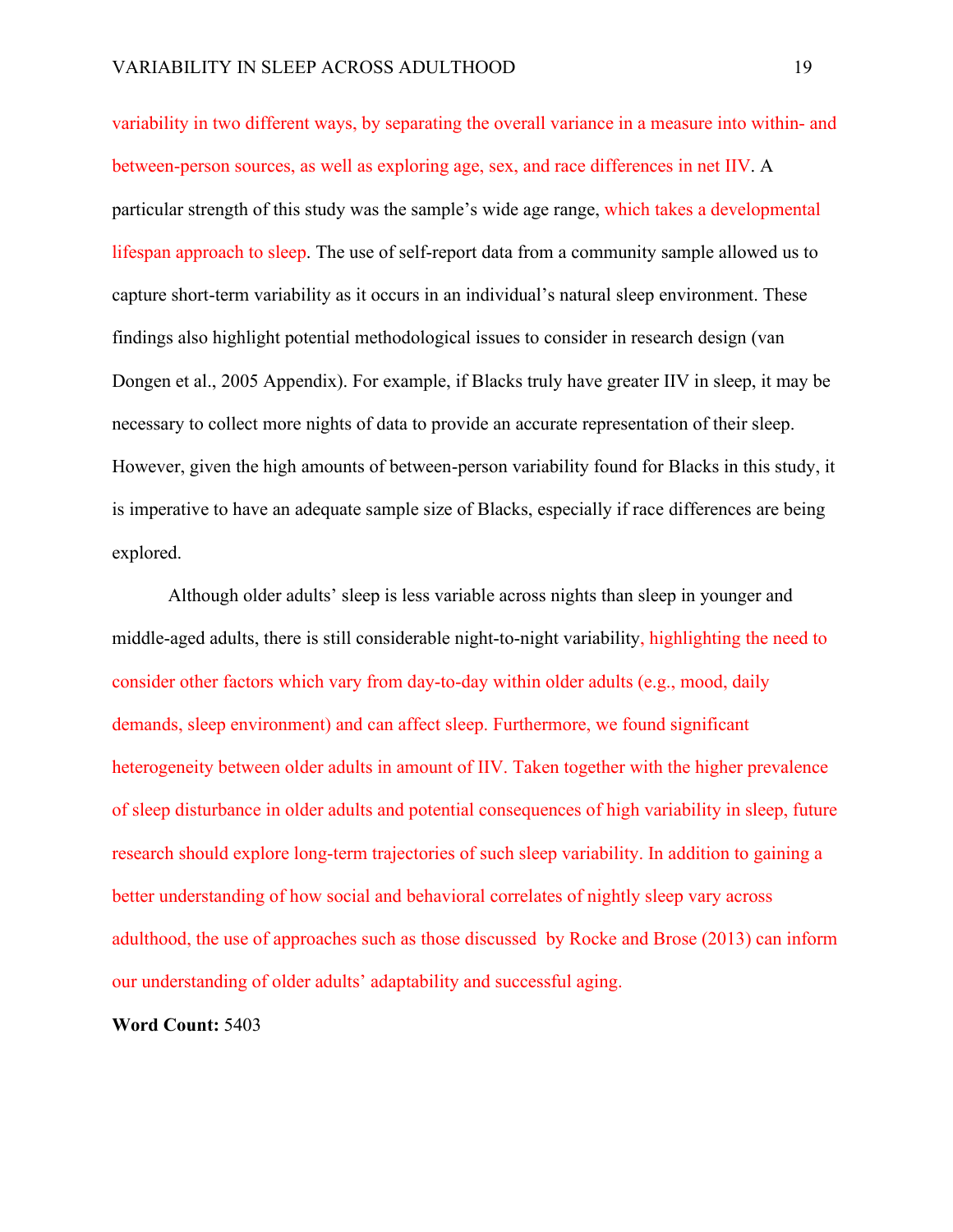**Funding:** This work was supported by the National Institute on Aging at the National Institutes of Health (AG12136 and AG14738); Methodist Healthcare of Memphis; and the Center for Applied Psychological Research, Department of Psychology, University of Memphis, part of the State of Tennessee's Center of Excellence Grant program.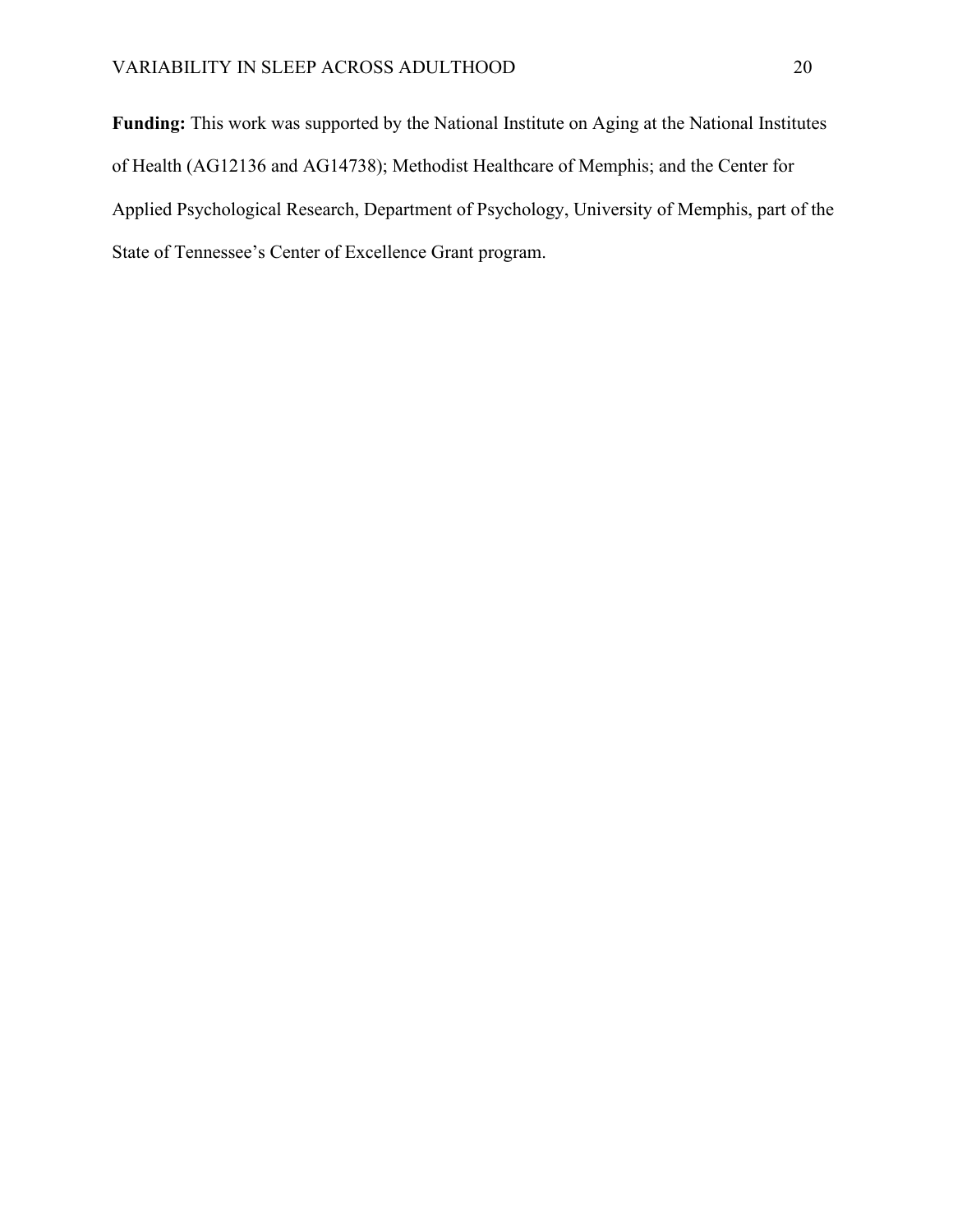#### **References**

- Beck, A. T., Brown, G., & Steer, R. A. (1996). *Beck Depression Inventory-II manual*. San Antonio, TX: The Psychological Corporation.
- Bernert, R. A. (2009). Objectively assessed sleep disturbances as a unique suicide risk factor. (Doctoral Dissertation). Retrieved from http://etd.lib.fsu.edu/theses/available/etd-10302009-203942/unrestricted/Bernert\_R\_Dissertation\_2009.pdf
- Blanchard-Fields, F. (2009). Flexible and adaptive socio-emotional problem solving in adult development and aging. *Restorative Neurology and Neuroscience, 27,* 539-550.
- Bryk, A. S., & Raudenbush, S. W. (1992). *Hierarchical linear models: Applications and data analysis methods. Advanced qualitative techniques in the social sciences.* Thousand Oaks, CA: Sage.
- Carney, C. E., Edinger, J. D., Meyer, B., Lindman, L., & Istre, T. (2006). Daily activities and sleep quality in college students. *Chronobiology International, 23,* 623-637.
- Carstensen, L. L., Isaacowitz, D. M., & Charles, S. T. (1999). Taking time seriously: A theory of socioemotional selectivity. *American Psychologist, 54,* 165-181.
- Dautovich, N. D., Kay, D. B., Perlis, M. L., Dzierzewski, J. M., Rowe, M. A., & McCrae, C. S. (2012). Day-to-day variability in nap duration predicts medical morbidity in older adults. *Health Psychology, 31,* 671-676.
- Dijk, D. J., Groeger, J. A., Stanley, N., & Deacon, S. (2010). Age-related reduction in daytime sleep propensity and nocturnal slow wave sleep. *Sleep, 33,* 211-223.
- Foley, D. J., Monjan, A. A, Brown, S. L., Simonsick, E. M., Wallace, R. B., & Blazer, D. G. (1995). Sleep complaints among elderly persons: An epidemiologic study of three communities. *Sleep, 18,* 425–432.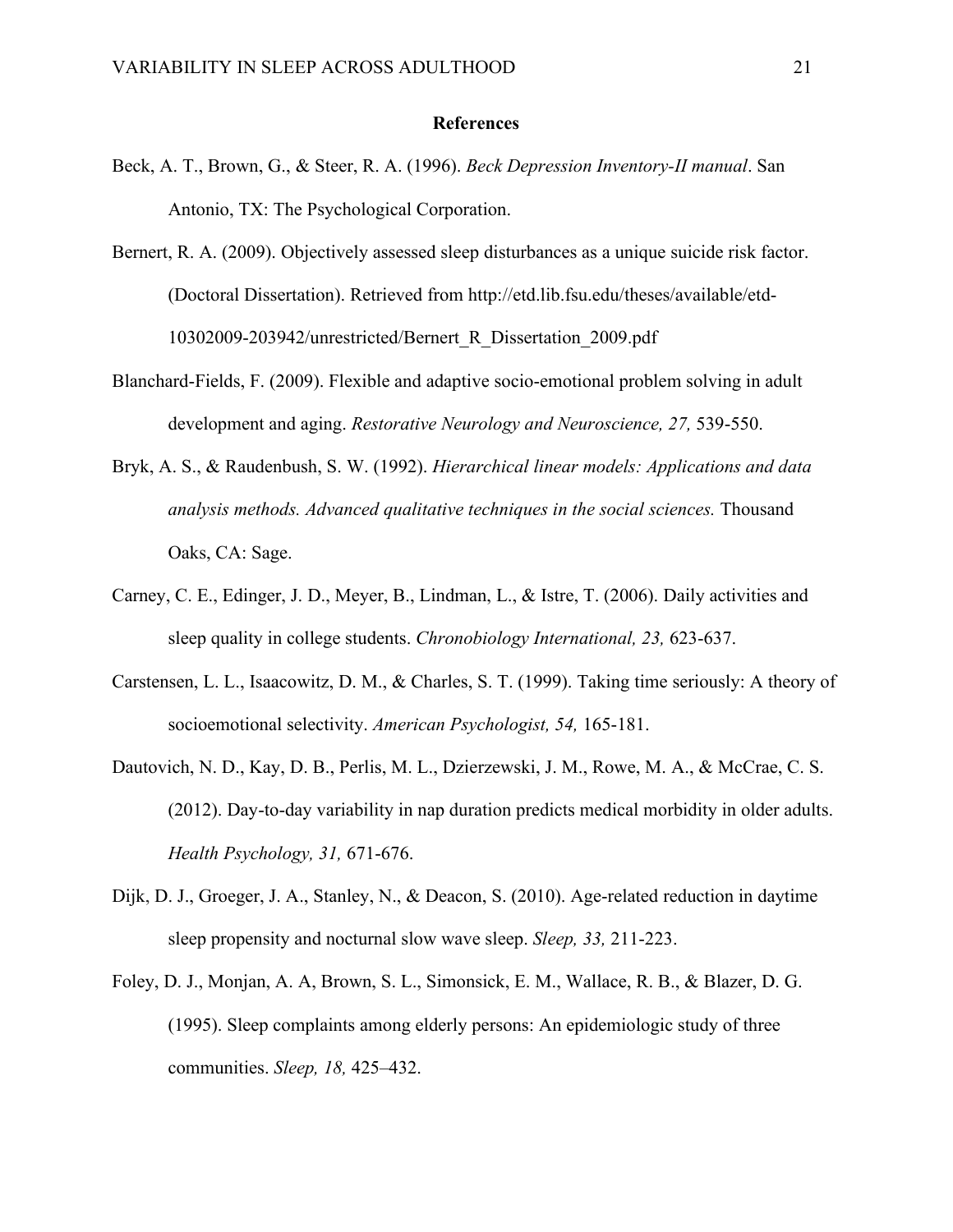- Fuligni, A. J. & Hardway, C. (2006). Daily variation in adolescents' sleep, activities, and psychological well-being. *Journal of Research on Adolescence, 16,* 353-378.
- Gamaldo, A. A., Allaire, J. C.**,** & Whitfield, K. E. (2010). Exploring the within-person coupling of sleep and cognition in older African Americans. *Psychology and Aging*, 25, 851-857.
- Hale, L., & Do, P. D. (2007). Racial differences in self-reports of sleep duration in a populationbased study. *Sleep, 30,* 1096–1103.
- Hoffman, L. (2007). Multilevel models for examining individual differences in within-person variation and covariation over time. *Multivariate Behavioral Research, 42,* 609-629.
- Knutson, K. L., Rathouz, P. J., Yan, L. L., Liu, K., & Lauderdale, D. S. (2007). Intra-individual daily and yearly variability in actigraphically recorded sleep measures: The CARDIA study. *Sleep, 30*, 793-796.
- Kramer, C. J., Kerkhof, G. A., & Hofman, W. F. (1999). Age differences in sleep-wake behavior under natural conditions. *Personality & Individual Differences, 27,* 853-860.
- Lichstein, K. L., Durrence, H. H., Riedel, B. W., Taylor, D. J., & Bush, A. J. (2004). *Epidemiology of sleep: Age, gender, & ethnicity*. Mahwah, NJ: Lawrence Erlbaum Associates.
- McCrae, C. S., McNamara, J. P., Rowe, M. A., Dzierzewski, J. M., Dirk, J., Marsiske, M., & Craggs, J. G. (2008). Sleep and affect in older adults: Using multilevel modeling to examine daily associations. *Journal of Sleep Research, 17,* 42-53.
- Mezick, E. J., Matthews, K. A., Hall, M., Kamarck, T. W., Buysse, D. J., Owens, J. F., & Reis, S. E. (2009). Intra-individual variability in sleep duration and fragmentation: Associations with stress. *Psychoneuroendocrinology, 34,* 1346-1354.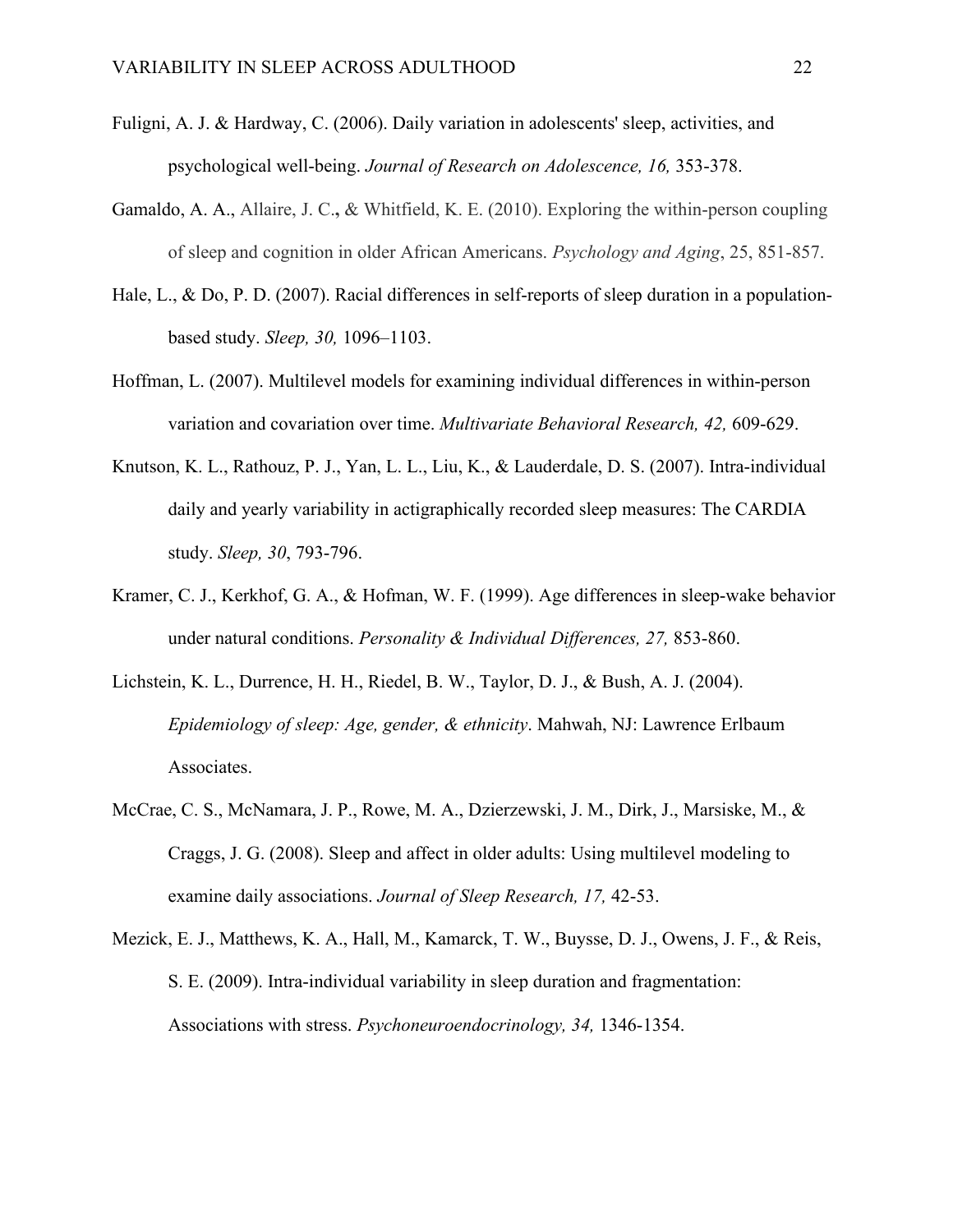- Molinari, V. (2012). Application of the competency model to geropsychology. *Professional Psychology: Research and Practice, 43,*403-409.
- Monk, T. H., Reynolds, C. F., Buysse, D. J., DeGrazia, J. M., & Kupfer, D. J. (2003). The relationship between lifestyle regularity and subjective sleep quality. *Chronobiology International, 20,* 97-108.
- Monk, T. H., Reynolds, C. F., Kupfer, D. J., Hoch, C. C., Carrier, J., & Houck, P. R. (1997). Differences over the life span in daily life-style regularity. *Chronobiology International, 14,* 295–306.
- Moore, M., Kirchner, H. L., Drotar, D., Johnson, N., Rosen, C., & Redline, S. (2011). Correlates of adolescent sleep time and variability in sleep time: The role of individual and health related characteristics. *Sleep Medicine, 12,* 239-245.
- Morin, C. M., Bootzin, R. R., Buysse, D. J., Edinger, J. D., Espie, C. A., & Lichstein, K. L. (2006). Psychological and behavioral treatment of insomnia: Update of the recent evidence (1998–2004). *Sleep*, *29*, 1398-1414.
- Myers, B. L., & Badia, P. (1995). Changes in circadian rhythms and sleep quality with aging: Mechanisms and interventions. *Neuroscience and Biobehavioral Reviews*, *19*, 553-571.
- Nunes, J., Jean-Louis, G., Zizi, F., Casimir, G. J., Gizycki, H. V., Brown, C. D., & McFarlane, S. I. (2008). Sleep duration among black and white Americans: Results of the National Health Interview Survey. *Journal of the National Medical Association, 100,* 317-322.
- Ohayon, M. M., Carskadon, M. A., Guilleminault, C., & Vitiello, M. V. (2004). Meta-analysis of quantitative sleep parameters from childhood to old age in healthy individuals: Developing normative sleep values across the human lifespan. *Sleep, 27*, 1255-1273.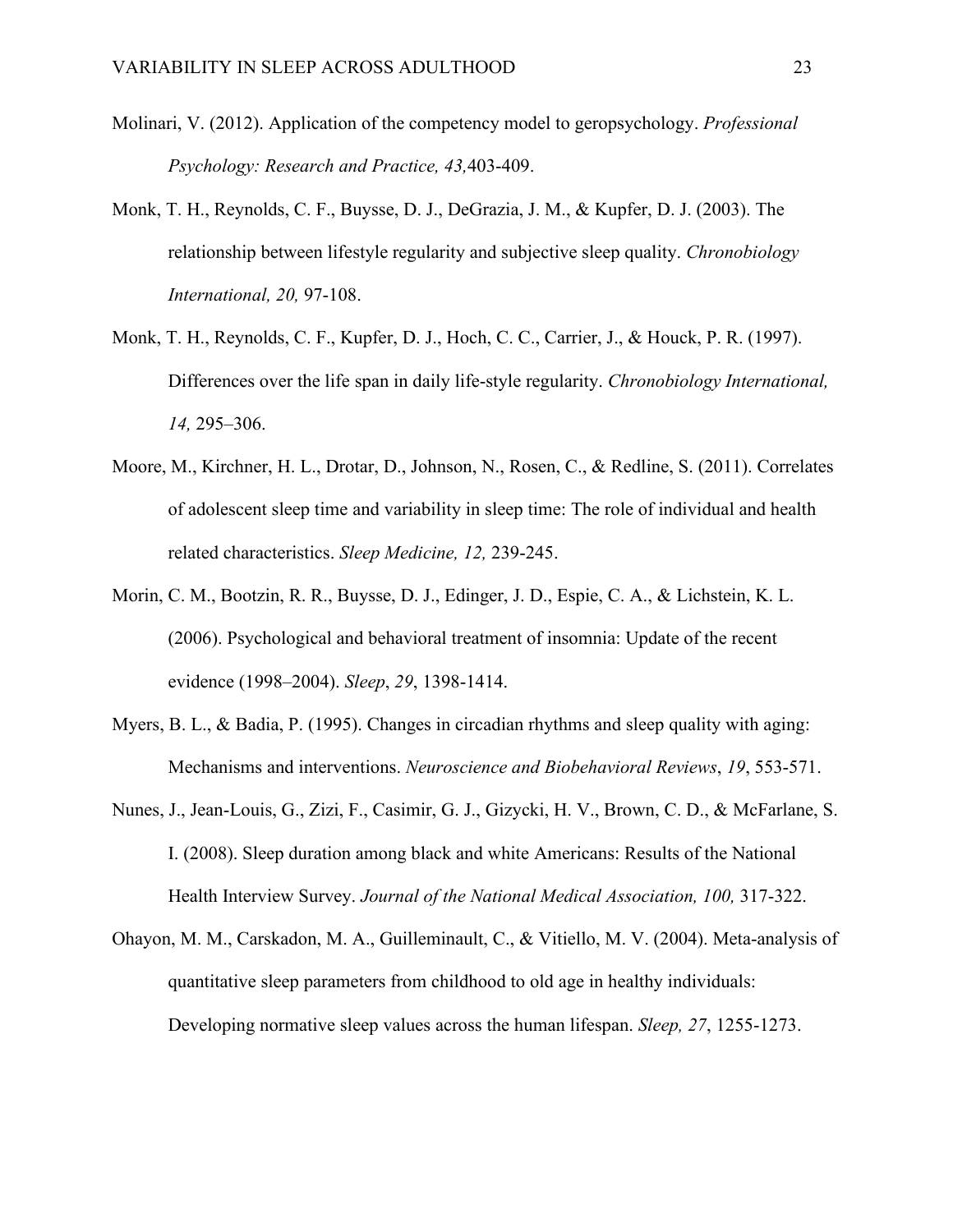- Okun, M. L., Reynolds, C. F., Buysse, D. J., Monk, T. H., Mazumdar, S., Begley, A., & Hall, M. (2011). Sleep variability, health-related practices, and inflammatory markers in a community dwelling sample of older adults. *Psychosomatic Medicine, 73,* 142-150.
- Rocke, C. & Brose, A. (2013). Intraindividual variability and stability of affect and well-being: Short-term and long-term change and stabilization processes. *The Journal of Gerontopsychology and Geriatric Psychiatry, 26*, 185-199
- Rowe, J. W., & Kahn, R. L. (1996). Successful aging. *The Gerontologist, 37,* 433-440.
- Rowe, M. A., McCrae, C. S., Campbell, J. M., Benito, A. P., & Cheng, J. (2008). Sleep pattern differences between older adult dementia caregivers and older adult noncaregivers using objective and subjective measures. *Journal of Clinical Sleep Medicine, 4,* 362-369.
- Snijders, T. A. B. & Bosker, R. J. (1993). Standard errors and sample sizes for two-level research. *Journal of Educational Statistics, 18,* 237-259.
- Tabachnick, B. G., & Fidell, L. S. (2007). *Using Multivariate Statistics* (Vol. 5th). New York: Pearson.
- Tworoger, S. S., Davis, S., Vitiello, M. V., Lentz, M. J., & McTiernan, A. (2005). Factors associated with objective (actigraphic) and subjective sleep quality in young adult women. *Journal of Psychosomatic Research, 59,* 11-19.
- Wohlgemuth, W. K., Edinger, J. D., Fins, A. I., & Sullivan, R. J., Jr. (1999). How many nights are enough? The short-term stability of sleep parameters in elderly insomniacs and normal sleepers. *Psychophysiology, 36*, 233-244.
- van Dongen, H. P. A., Vitellaro, K. M., & Dinges, D. F. (2005). Individual differences in adult human sleep and wakefulness: Leitmotif for a research agenda. *Sleep, 28,* 479-496.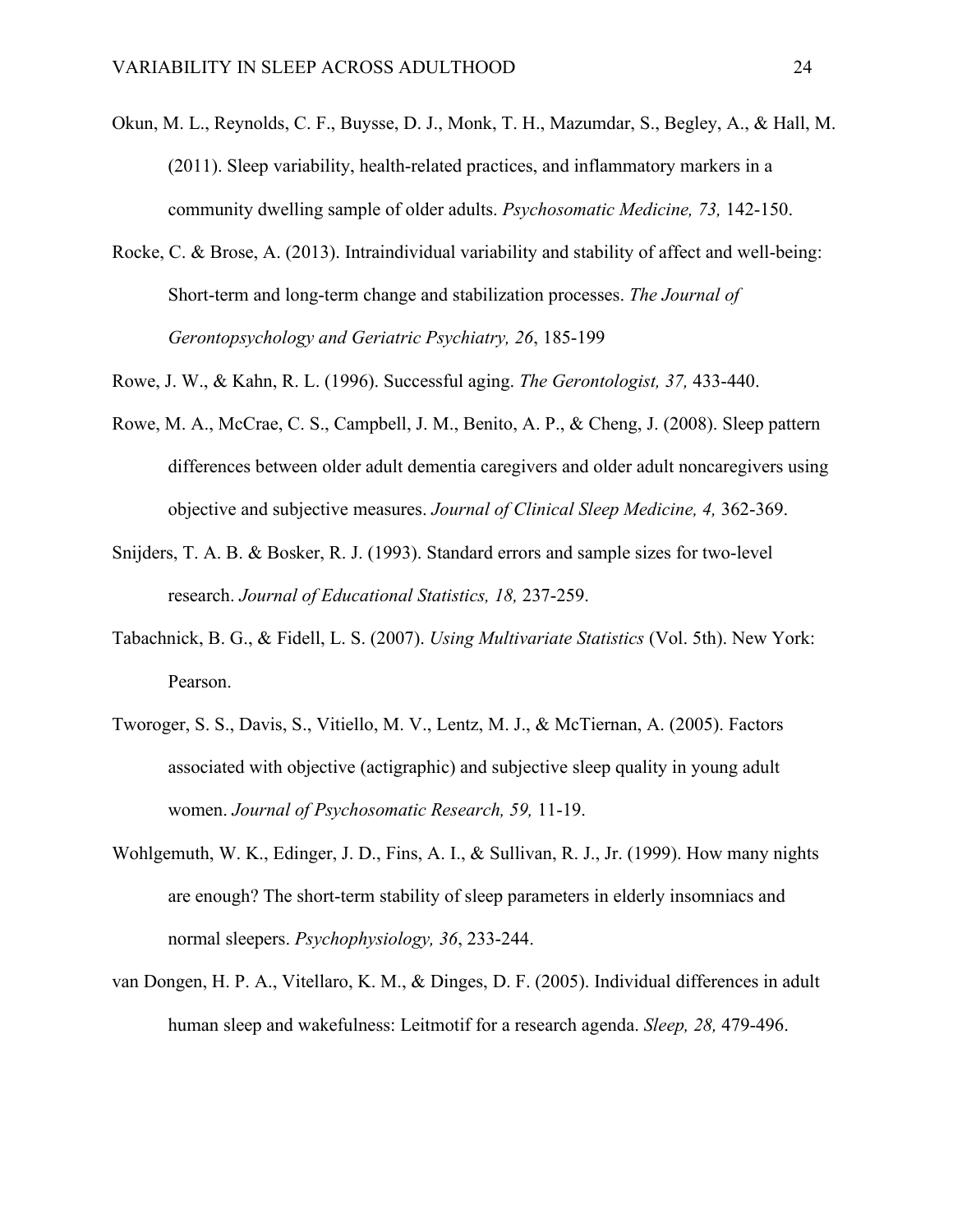- van Hilten, J. J., Braat, E. A., van der Velde, E. A., Middelkoop, H. A., Kerkhof, G. A., & Kamphuisen, H. A. (1993). Ambulatory activity monitoring during sleep: An evaluation of internight and intrasubject variability in healthy persons aged 50-98 years. *Sleep, 16*, 146-150.
- Zizi, F., Pandey, A., Murrray-Bachmann, R., Vincent, M., McFarlane, S., Ogedegbe, G., & Jean-Louis, G. (2012). Race/ethnicity, sleep duration, and diabetes mellitus: Analysis of the National Health Interview Survey. *American Journal of Medicine, 125,* 162-167.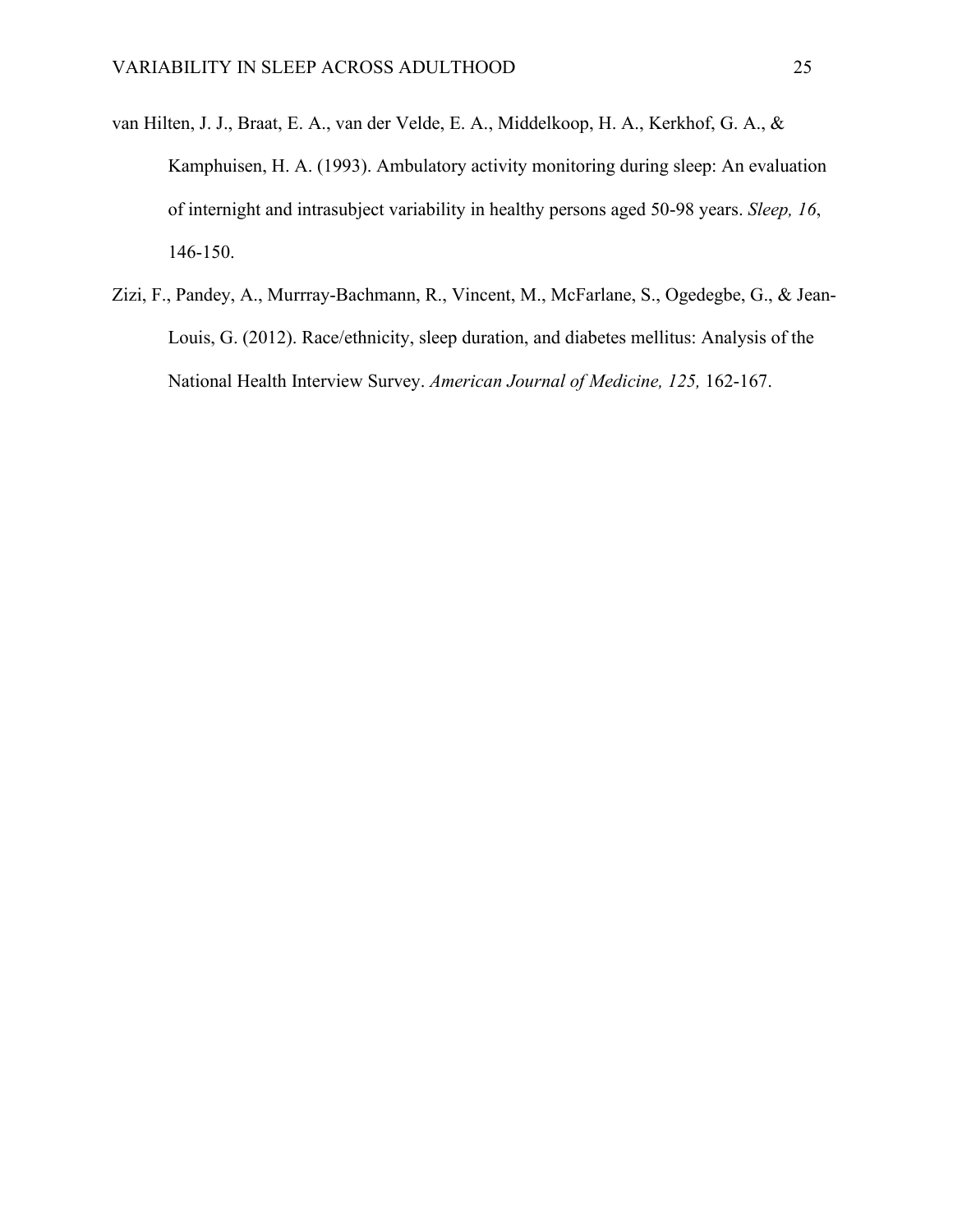|            |              |            | $#$ Health | <b>BDI-II</b> | Years of         |
|------------|--------------|------------|------------|---------------|------------------|
|            |              |            | problems   | scores        | Education        |
| Group      |              | $n\ (\%)$  | M(SD)      | M(SD)         | M(SD)            |
| Age        | Young        | 187(31.6)  | .34(.63)   | 7.5(7.6)      | $14.9(2.3)^{a}$  |
|            | Middle       | 225(38.0)  | .90(1.1)   | 6.2(5.3)      | 14.8 $(2.6)^{b}$ |
|            | Older        | 180 (30.4) | 1.7(1.3)   | 7.6(5.9)      | $13.8 (3.4)^c$   |
| <b>Sex</b> | Male         | 294 (49.7) | .96(1.2)   | 6.2(5.5)      | 14.8 $(2.8)^d$   |
|            | Female       | 298 (50.3) | .99(1.2)   | 7.9(6.9)      | 14.2 $(2.9)^e$   |
| Race       | White        | 415(70.1)  | .99(1.2)   | 6.4(5.7)      | $15.0 (2.6)^f$   |
|            | <b>Black</b> | 177(29.9)  | .94(1.1)   | 8.5(7.4)      | $13.2(3.1)^{g}$  |

# Table 1

# *Sample Characteristics by Demographic Group (N = 592)*

*Note.* BDI-II = Beck Depression Inventory-II. Age groups; young: 20-35 years, middle: 36-64 years, older: 65-96 years.

 $a_n = 141$ .  $b_n = 191$ .  $c_n = 171$ .  $d_n = 259$ .  $c_n = 244$ .  $f_n = 357$ .  $g_n = 146$ .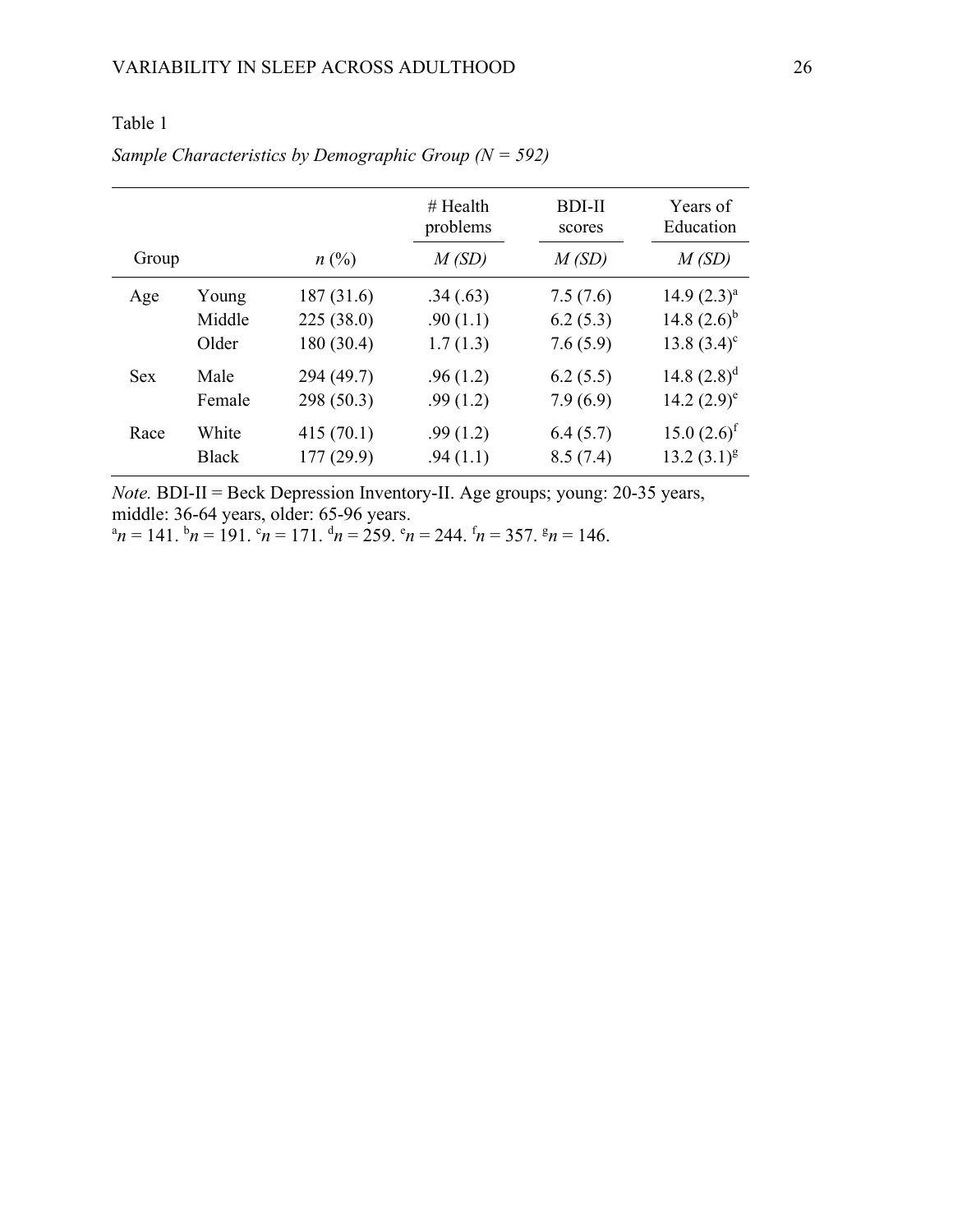# Table 2

|             |                     | Within-person |               | Between-person | Ratio of |         |
|-------------|---------------------|---------------|---------------|----------------|----------|---------|
|             |                     | Variance      | $\frac{0}{0}$ | Variance       | ICC $(%$ | within/ |
| Group       |                     | component     | within        | component      | between  | between |
| <b>TST</b>  | <b>Total Sample</b> | 5782.30       | 62.4          | 3478.96        | 37.6     | 1.66    |
| Age         | Young               | 8087.29       | 72.3          | 3095.64        | 27.7     | 2.61    |
|             | Middle              | 5500.50       | 64.6          | 3015.28        | 35.4     | 1.82    |
|             | Older               | 3737.12       | 47.6          | 4109.57        | 52.4     | .91     |
| <b>Sex</b>  | Male                | 5182.84       | 58.2          | 3717.53        | 41.8     | 1.39    |
|             | Female              | 6376.44       | 66.2          | 3256.18        | 33.8     | 1.96    |
| Race        | White               | 5051.05       | 65.2          | 2692.10        | 34.8     | 1.88    |
|             | <b>Black</b>        | 7513.90       | 58.4          | 5352.90        | 41.6     | 1.40    |
| <b>NWAK</b> | <b>Total Sample</b> | .95           | 51.7          | .88            | 48.3     | 1.07    |
| Age         | Young               | 1.09          | 59.9          | .73            | 40.1     | 1.49    |
|             | Middle              | 1.02          | 55.6          | .81            | 44.4     | 1.25    |
|             | Older               | .70           | 41.3          | .99            | 58.7     | .69     |
| Sex         | Male                | .76           | 44.4          | .95            | 55.6     | .80     |
|             | Female              | 1.13          | 58.2          | .81            | 41.8     | 1.40    |
| Race        | White               | .97           | 53.4          | .85            | 46.6     | 1.14    |
|             | <b>Black</b>        | .87           | 48.6          | .92            | 51.4     | .95     |
| SOL         | <b>Total Sample</b> | 324.37        | 67.6          | 155.82         | 32.4     | 2.08    |
| Age         | Young               | 256.17        | 66.5          | 129.10         | 33.5     | 1.98    |
|             | Middle              | 286.82        | 61.4          | 179.98         | 38.6     | 1.59    |
|             | Older               | 295.05        | 67.9          | 139.37         | 32.1     | 2.12    |
| <b>Sex</b>  | Male                | 185.15        | 59.7          | 124.91         | 40.3     | 1.48    |
|             | Female              | 373.27        | 68.3          | 173.30         | 31.7     | 2.15    |
| Race        | White               | 244.36        | 69.0          | 109.82         | 31.0     | 2.22    |
|             | <b>Black</b>        | 362.97        | 63.1          | 211.82         | 36.9     | 1.71    |
| <b>WASO</b> | <b>Total Sample</b> | 636.92        | 64.9          | 343.80         | 35.1     | 1.85    |
| Age         | Young               | 621.40        | 65.6          | 326.07         | 34.4     | 1.91    |
|             | Middle              | 639.99        | 69.6          | 279.81         | 30.4     | 2.29    |
|             | Older               | 687.12        | 62.1          | 419.40         | 37.9     | 1.64    |
| Sex         | Male                | 456.39        | 57.2          | 341.72         | 42.8     | 1.34    |
|             | Female              | 838.48        | 70.7          | 346.87         | 29.3     | 2.42    |
| Race        | White               | 582.40        | 66.8          | 289.40         | 33.2     | 2.01    |
|             | Black               | 804.20        | 62.7          | 478.51         | 37.3     | 1.68    |

*Estimates of Within- and Between-Person Variance in Sleep Parameters* 

*Note.* ICC = intraclass correlation coefficient; TST = total sleep time; NWAK = number of awakenings during the night; SOL = sleep-onset latency; WASO = wake-time after sleep onset; Variance components estimated from null multilevel models.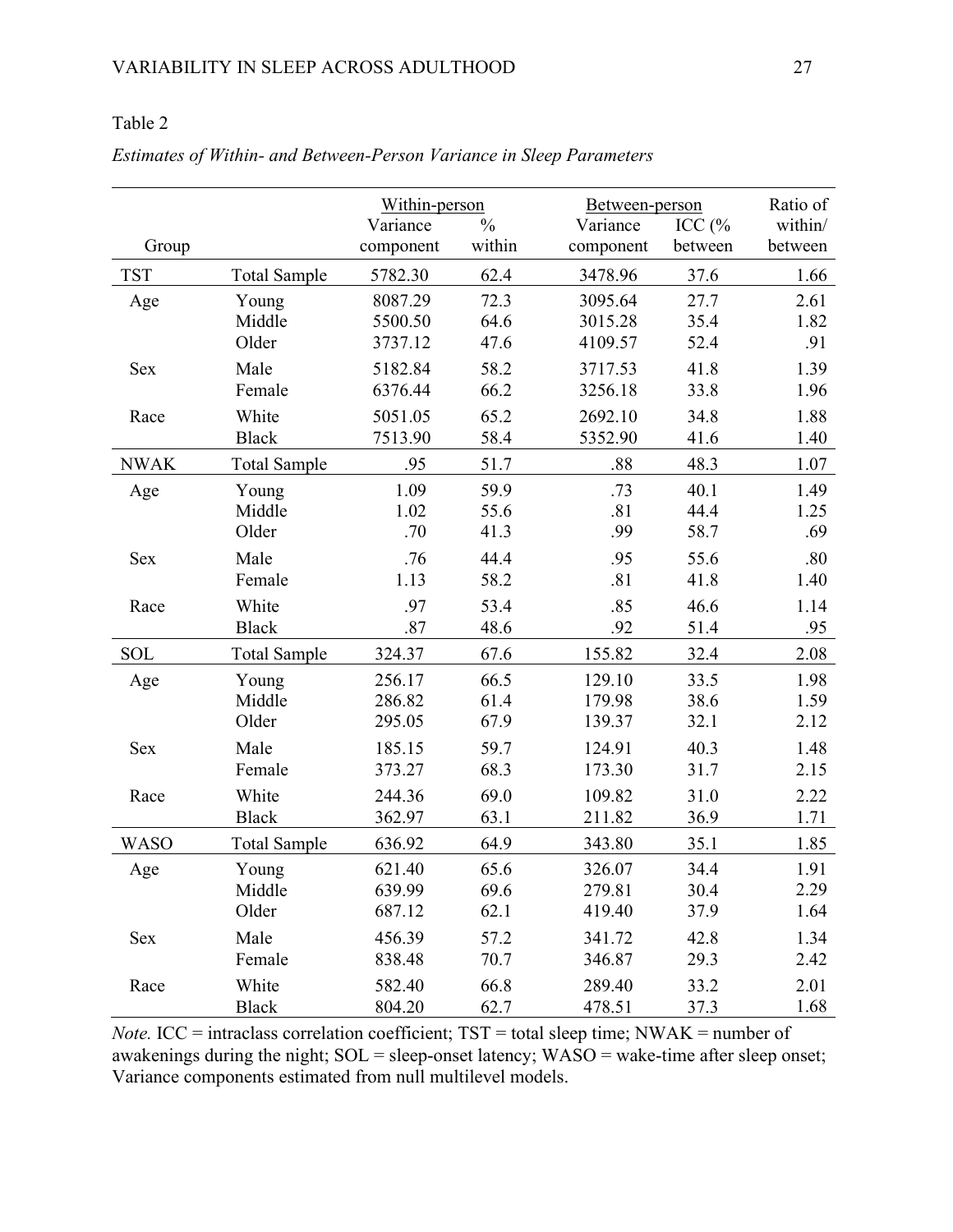### Table 3

*Means and Standard Deviations of Sleep Characteristics for Overall Sample (N=592) and Demographic Groups*

|                 | Overall     | Age Groups         |                         |                    |                    | <b>Sex</b>           | Race                |                     |  |
|-----------------|-------------|--------------------|-------------------------|--------------------|--------------------|----------------------|---------------------|---------------------|--|
|                 |             | Young <sup>a</sup> | Middle-age <sup>b</sup> | Older <sup>c</sup> | Males <sup>d</sup> | Females <sup>e</sup> | Whites <sup>f</sup> | Blacks <sup>g</sup> |  |
| Measure         | M(SD)       | M(SD)              | M(SD)                   | M(SD)              | M(SD)              | M(SD)                | M(SD)               | M(SD)               |  |
| Mean TST        | 426.4(62.4) | 425.8(60.7)        | 415.0(58.5)             | 441.3(66.1)        | 425.5(64.0)        | 427.3(60.9)          | 427.2 (55.2)        | 424.7 (76.9)        |  |
| iSD TST         | 68.1 (33.9) | 82.1(37.1)         | 67.7(30.7)              | 54.2 (28.2)        | 64.5 (32.4)        | 71.7(35.1)           | 64.6(29.6)          | 76.4(41.3)          |  |
| Mean NWAK       | 1.4(0.98)   | 1.1(0.90)          | 1.3(0.94)               | 1.7(1.0)           | 1.3(1.0)           | 1.4(0.95)            | 1.4(0.96)           | 1.2(1.0)            |  |
| <b>iSD NWAK</b> | .84(.49)    | .93(0.48)          | .86(.55)                | .73(.40)           | .76(0.43)          | .92(.54)             | .86(.48)            | .79(.51)            |  |
| Mean SOL        | 18.6(13.1)  | 18.5(12.1)         | 18.2(14.2)              | 19.1(12.7)         | 17.1(11.8)         | 20.0(14.2)           | 16.4(11.3)          | 23.7(15.5)          |  |
| iSD SOL         | 12.0(11.7)  | 12.4(10.1)         | 11.9(12.4)              | 11.8(12.5)         | 10.1 (9.5)         | 13.9(13.3)           | 11.1(11.0)          | 14.2(13.0)          |  |
| Mean WASO       | 18.4(19.9)  | 15.6(19.2)         | 16.8(18.4)              | 23.2(21.6)         | 16.4(19.5)         | 20.3(20.2)           | 17.5(18.2)          | 20.6(23.4)          |  |
| iSD WASO        | 18.0(18.1)  | 18.0(17.4)         | 17.7(18.2)              | 18.5(18.6)         | 15.3(15.0)         | 20.7(20.3)           | 17.2(16.9)          | 19.8(20.4)          |  |

*Note.* Intra-individual means and intra-individual standard deviations (iSD) were calculated for each individual across all his/her available nights of sleep data. Thus, every individual had two measures for each sleep outcome: 1) a measure of his/her average sleep across the two weeks (mean), and 2) a measure of the amount of variation from his/her mean across the two weeks (iSD). Values are averaged across individual means or standard deviations.

TST = total sleep time; NWAK = number of nighttime awakenings; SOL = sleep onset latency; WASO = wake-time after sleep onset. All values reported in original units.

 $^{\alpha}n = 187.$   $^{\beta}n = 225.$   $^{\alpha}n = 180.$   $^{\beta}n = 294.$   $^{\alpha}n = 298.$   $^{\text{f}}n = 415.$   $^{\text{g}}n = 177.$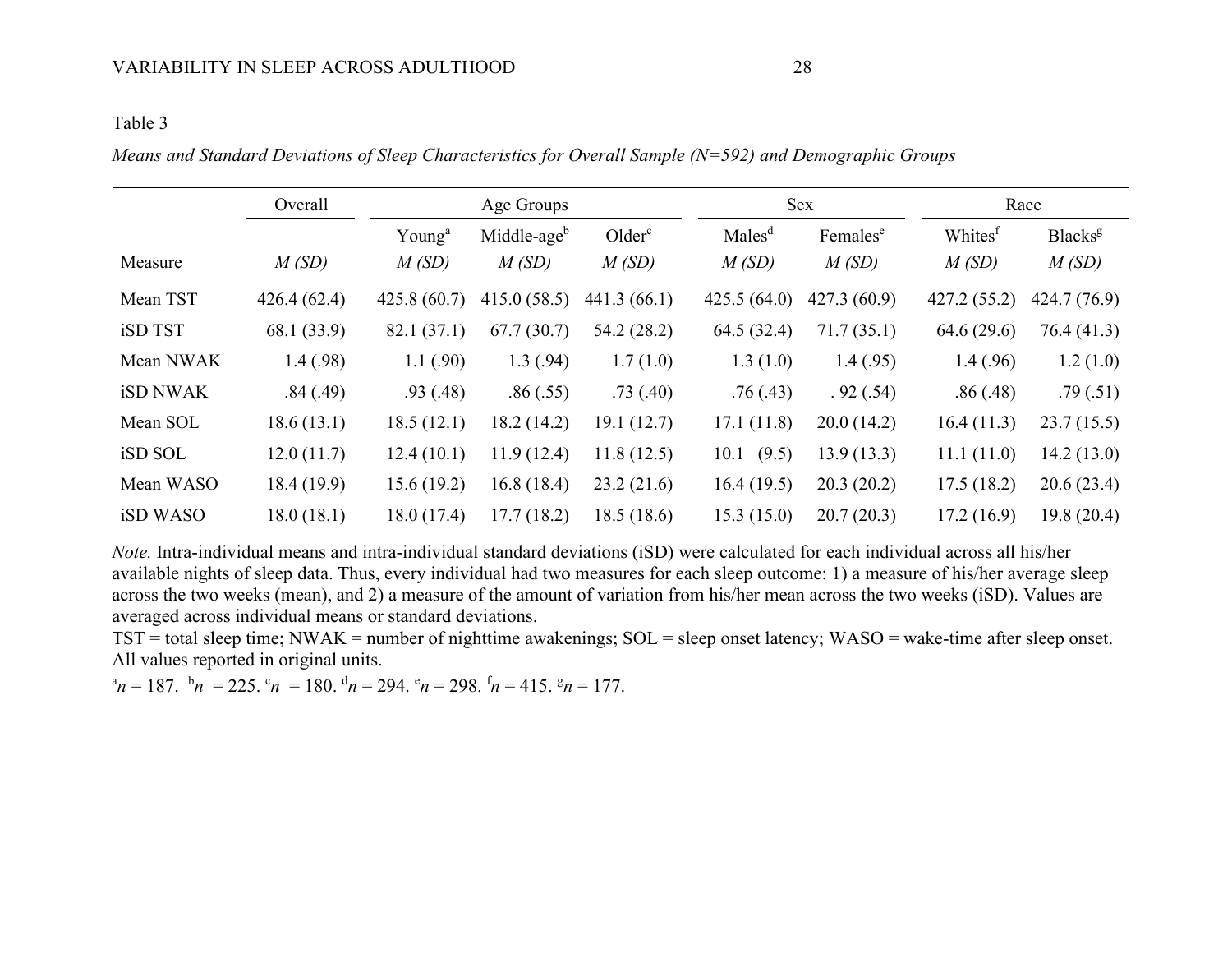#### VARIABILITY IN SLEEP ACROSS ADULTHOOD 29

#### Table 4

*Intercorrelations Between Sleep Variables (iSDs and means) and Potential Covariates*

| Variable                   | $\mathbf{1}$ | $\overline{2}$ | $\overline{3}$ | $\overline{4}$ | 5         | 6        | $\tau$   | 8        | 9                    | 10       | 11                   | 12        | 13        | 14 |
|----------------------------|--------------|----------------|----------------|----------------|-----------|----------|----------|----------|----------------------|----------|----------------------|-----------|-----------|----|
| 1. Mean TST                |              |                |                |                |           |          |          |          |                      |          |                      |           |           |    |
| 2. iSD TST                 | $-.06$       |                |                |                |           |          |          |          |                      |          |                      |           |           |    |
| 3. Mean NWAK <sup>a</sup>  | .01          | .03            | $-$            |                |           |          |          |          |                      |          |                      |           |           |    |
| 4. iSD NWAK <sup>a</sup>   | $-.02$       | $.28***$       | $.56^{**}$     |                |           |          |          |          |                      |          |                      |           |           |    |
| 5. Mean SOL <sup>b</sup>   | $-.09*$      | $.19***$       | $.11***$       | .04            |           |          |          |          |                      |          |                      |           |           |    |
| 6. iSD SOL <sup>a</sup>    | $-.08$       | $.32***$       | $.08*$         | $.21***$       | $.75***$  |          |          |          |                      |          |                      |           |           |    |
| 7. Mean WASO <sup>a</sup>  | $-.12***$    | $.16***$       | $.67***$       | $.43***$       | $.28***$  | $.27***$ |          |          |                      |          |                      |           |           |    |
| 8. iSD WASO <sup>a</sup>   | $-.13***$    | $.30***$       | $.39***$       | $.50^{**}$     | $.23***$  | $.35***$ | $.86***$ |          |                      |          |                      |           |           |    |
| 9. Age                     | $.11***$     | $-.35***$      | $.24***$       | $-.16***$      | .02       | $-.08*$  | $.19***$ | $-.00$   |                      |          |                      |           |           |    |
| 10. Sex                    | .02          | $.11***$       | $.09*$         | $.16***$       | $.10*$    | $.16***$ | $.13***$ | $.15***$ | $-.04$               |          |                      |           |           |    |
| 11. Race                   | $-.02$       | $.16***$       | $-.13***$      | $-.08$         | $.26***$  | $.16***$ | .00      | .01      | $-.13***$            | .07      |                      |           |           |    |
| 12. BDI-II                 | .03          | $.13***$       | $.14***$       | .05            | $.13***$  | $.12***$ | $.23***$ | $.19***$ | .04                  | $.13***$ | $.15***$             |           |           |    |
| 13. Education <sup>c</sup> | $-.12***$    | $-.01$         | .04            | $.16***$       | $-.22$ ** | $-.05$   | $-.02$   | .04      | $-.20$ <sup>**</sup> | $-.10^*$ | $-.29$ <sup>**</sup> | $-.17***$ |           |    |
| 14. # Health<br>problems   | .05          | $-.07$         | $.23***$       | $-.03$         | .09       | .06      | $.24***$ | $.12***$ | $.48***$             | .01      | $-.02$               | $.22***$  | $-.12***$ |    |

*Note.* iSD = intra-individual standard deviation; TST = total sleep time; NWAK = number of nighttime awakenings; SOL = sleep onset latency; WASO = wake-time after sleep onset; BDI-II = Beck Depression Inventory-II; Sex was coded: 0 = male, 1 = female; race coded:  $0 =$  White,  $1 =$  Black.

LG10(X+1) transformation used in analyses.  ${}^{\text{b}}$ LG10(X) transformation used in analyses.  ${}^{\text{c}}n = 503$ .  $p < .05.$  \* $p < .01.$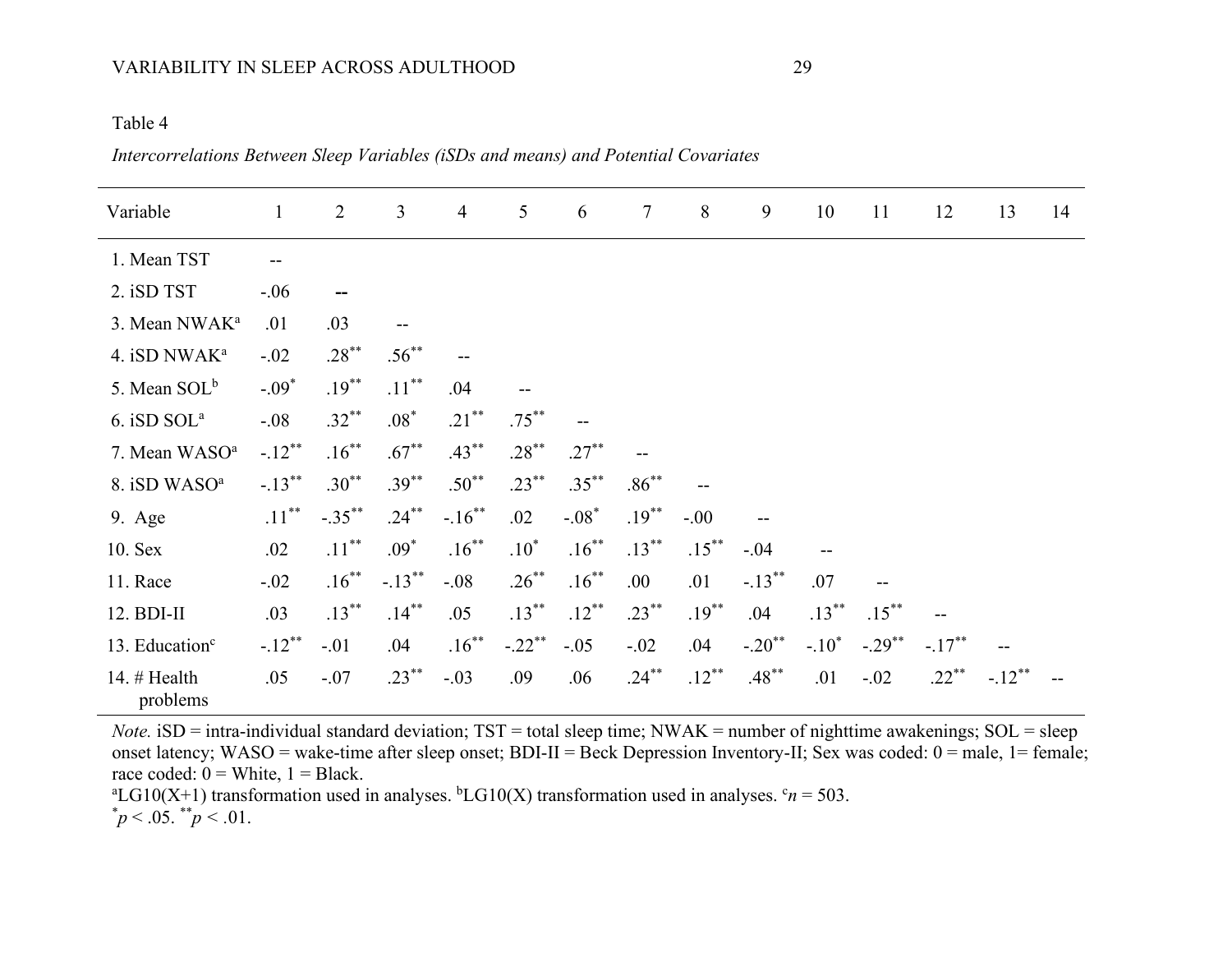Table 5

| Predicting iSD TST               | $\bf{B}$ | SEB  | $\beta$ | $\boldsymbol{t}$ | $\boldsymbol{p}$ | $sr^2$ | $R^2$ |
|----------------------------------|----------|------|---------|------------------|------------------|--------|-------|
| <b>BDI-II</b>                    | .646     | .206 | .120    | 3.135            | .002             | .01    |       |
| Age                              | $-.727$  | .114 | $-.418$ | $-6.366$         | .000             | .06    |       |
| <b>Sex</b>                       | .464     | 3.07 | .007    | .151             |                  |        |       |
| Race                             | $-.051$  | 4.15 | $-.001$ | $-.012$          |                  |        |       |
| $Age \times Sex$                 | .393     | .160 | .164    | 2.460            | .014             | .01    |       |
| Age $\times$ Race                | .209     | .210 | .068    | .992             |                  |        |       |
| $Sex \times Race$                | 12.139   | 5.67 | .133    | 2.142            | .033             | .01    |       |
| Age $\times$ Sex $\times$ Race   | $-.732$  | .285 | $-.180$ | $-2.570$         | .010             | .01    | .176  |
| Predicting iSD NWAK <sup>a</sup> | $\bf{B}$ | SEB  | $\beta$ | $\boldsymbol{t}$ | $\boldsymbol{p}$ | $sr^2$ | $R^2$ |
| Mean NWAK <sup>a</sup>           | .377     | .022 | .619    | 17.069           | .000             | .34    |       |
| Education                        | .003     | .001 | .082    | 2.212            | .027             | .01    |       |
| Age                              | $-.002$  | .000 | $-.291$ | $-7.920$         | .000             | .07    |       |
| <b>Sex</b>                       | .025     | .008 | .111    | 3.204            | .001             | .01    |       |
| Race                             | $-.001$  | .009 | $-.005$ | $-.147$          |                  |        | .419  |
| Predicting iSD SOL <sup>c</sup>  | $\bf{B}$ | SEB  | $\beta$ | t                | $\overline{p}$   | $sr^2$ | $R^2$ |
| Mean $SOLd$                      | .897     | .033 | .756    | 27.027           | .000             | .53    |       |
| Age                              | $-.002$  | .000 | $-.104$ | $-3.836$         | .000             | .01    |       |
| <b>Sex</b>                       | .058     | .019 | .084    | 3.041            | .002             | .01    |       |
| Race                             | $-.046$  | .022 | $-.060$ | $-2.140$         | .033             | .00    | .577  |
| Predicting iSD WASO <sup>e</sup> | $\bf{B}$ | SEB  | $\beta$ | t                | $\boldsymbol{p}$ | $sr^2$ | $R^2$ |
| Mean WASO <sup>e</sup>           | .848     | .020 | .884    | 42.810           | .000             | .74    |       |
| Age                              | $-.004$  | .000 | $-.167$ | $-8.083$         | .000             | .03    |       |
| <b>Sex</b>                       | .031     | .018 | .035    | 1.705            |                  |        |       |
| Race                             | $-.018$  | .020 | $-.018$ | $-.898$          |                  |        | .763  |

*Final Multiple Regression Analyses Predicting iSDs in Sleep*

*Note.* Values for individual predictors reflect fully partialed values from final regression model. iSD = intra-individual standard deviation; TST = Total sleep time; *sr* =semi-partial correlation coefficient;  $BDI-II = Beck$  Depression Inventory-II;  $NWAK =$  number of nighttime awakenings;  $SOL = sleep$  onset latency;  $WASO = wake-time$  after sleep onset; Sex is coded as 0=male, 1=female; Race coded as 0=White, 1=Black. All continuous predictor variables are centered at the mean.

 ${}^{\rm a}{\rm LG10(X+1)}$  transformation used on iSD NWAK and mean NWAK.  ${}^{\rm c}{\rm LG10(X+1)}$  transformation used on iSD SOL.  ${}^dLG10(X)$  transformation used on mean SOL.  ${}^eLG10(X+1)$  transformation used on iSD WASO and mean WASO.